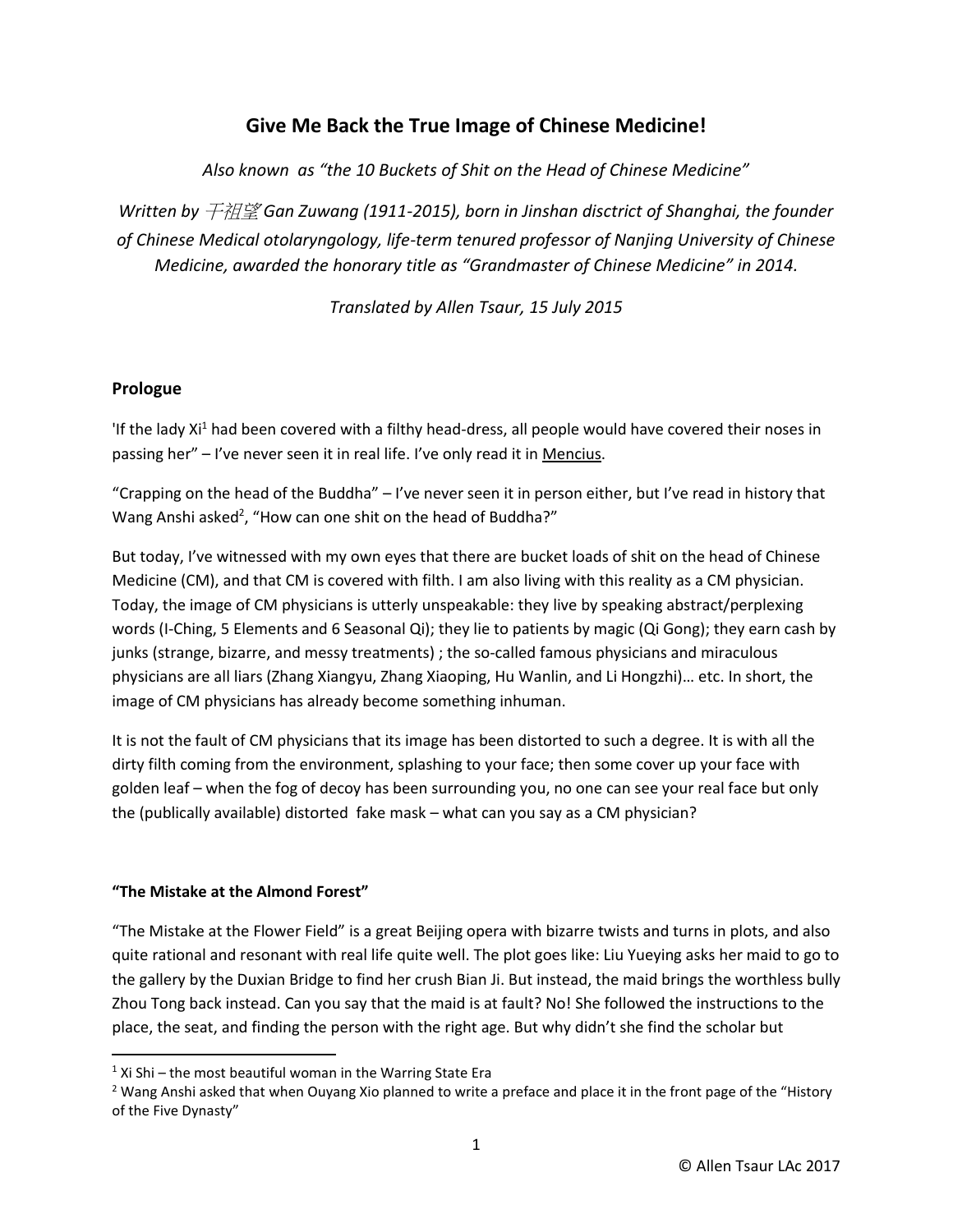brought back a bully instead? Well, it is very simple. Because she had never seen the face of Bian Ji. So she assumed whoever happened to be in his seat to be Bian Ji.

As a projection of the world, this opera is indeed a great one on stage. But bringing the stage to the real life, this is a great tragedy. What is the tragedy in the CM world? It is "the Mistake of the Almond Forest." The lead actor is Bian Ji, and the lead actress is the maid; Bian Ji is the unlucky one, and the maid is the deceived one; Bian Ji represent the CM physicians, and the maid represents the people.

Since we are talking about Beijing opera, let's talk about another one – "Finding a Piece of Gold," which is popularized by the great actress Luo Baisui in the Late-Qing-Early-Republic era. The plot is simple: the beggar Fan Tao finds a piece of gold ingot on the street. He is overjoyed in ecstasy. He then throws away the broken bowl he used to beg for food, the straws he used as bed, and the bamboo stick he used to drive dogs away – all into the river, as he is ready to get something better and new. It is until he goes into the bank, that he finds out the gold ingot is fake. Not only it is all for nothing, but he lost all his belongings. The beggar's case is different from the maid in the precious case. But because he did not know how to "peel off the phenomena to see the true nature," in the end, he finds himself in the same path with the maid - deceived by a misperception.

Why is it that when bad guys and liars practice medicine, they do not pose themselves as Western physicians but only as the CM physicians? Because the true image of Western physicians are transparent, with no cover, and for all to see. But it is not the case for CM physicians – since no one really knows what CM is really about. By utilizing this, these scoundrels can do whatever they want without any restrain.

Whether it's one being deceived by misperception, or one exploits intentionally – the key is that the true image of CM has not been revealed in front of people. Why is it so hard to see it? Because there are shits on top of its head, gold leaf covering its face, confusing fog surrounding it, and filth/pollution coming from all directions – See for yourself how the CM can progress in the future!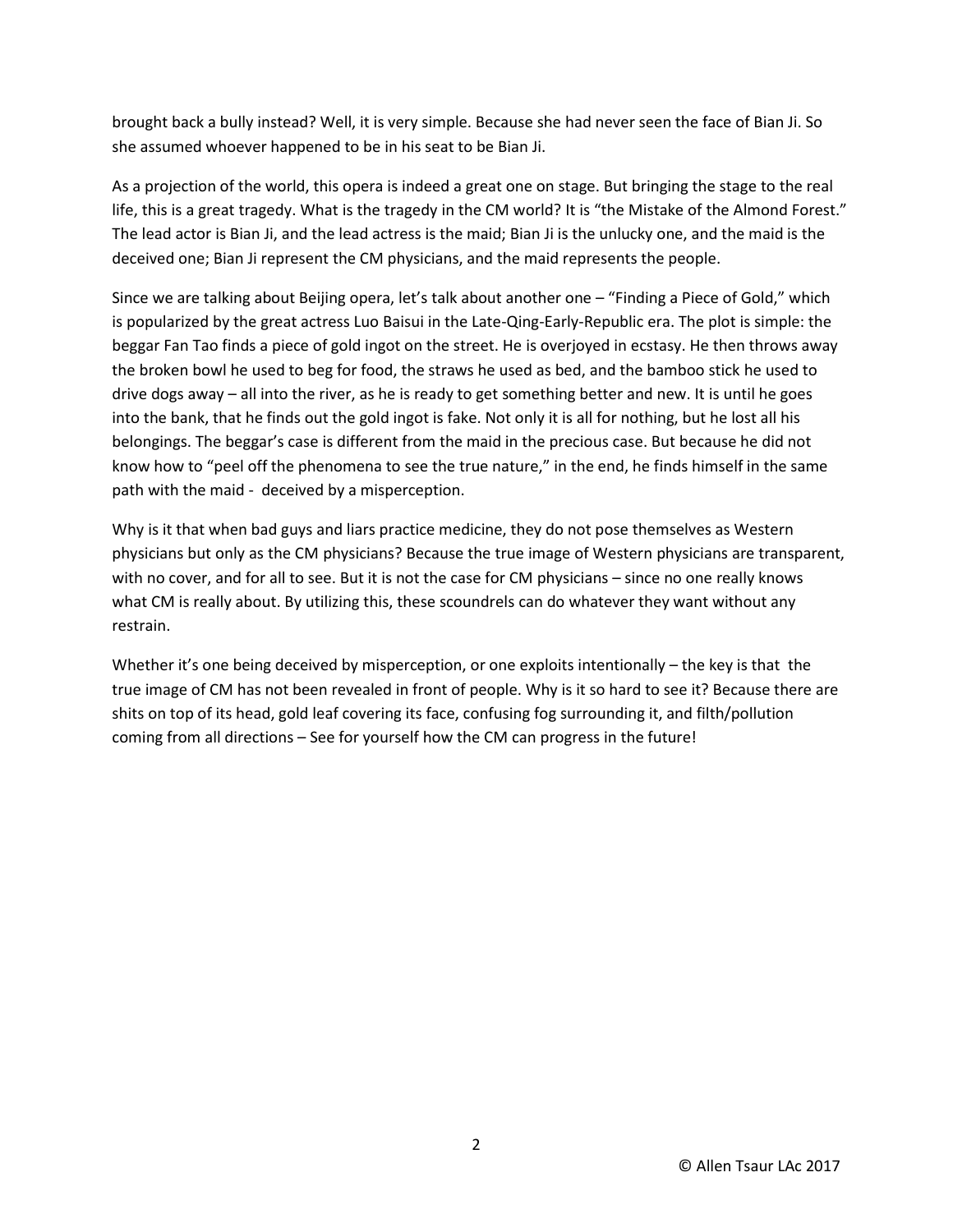### **Part 1: There are many sources of pollutions.**

#### **The first one is "filthy and mire" – Fake, Inferior, Phony CM Physicians**

The most fatal wound from the martial art move "Black Tiger Stealing the Heart" is that:

*Truth becomes fiction when the fiction's true; Real becomes not-real where the unreal's real.*

- *First Chapter of Dream of the Red Chamber*

Personally, I'd couple with:

*Fiction becomes truth when the truth is trespassed by fiction; Unreal becomes real when the real is deemed not-real.*

This is really an ulcer attached to the bone.

In the 80's, when Qi Gong was the avalanching hot trend, an ordinary actress Zhang Xiangyu became "the Daughter of the Jade Emperor" overnight – then she started to treat people as a CM physician. Since there's no Western physician in the Jade Emperor's Heavenly Palace, so of course she is a CM physician. It was until she went to jail that her title of CM physician was taken away.

In the 90's, there was a frenzy about I-Ching. Somehow CM got dragged into this as well. So this man Zhang Xioping from Jilin did not miss his opportunity. He became "the  $57<sup>th</sup>$  generation lineage holder of the Ten-Thousand Returning to One Sect of Buddhism" and started to practice CM. Since there wasn't any Western medical training in his previous 56 generations, so of course once again he was a CM physician. In the end, he mistreated his patients, six people died, and he was arrested and sent in jail to end this farce.

On the eve of the 21<sup>st</sup> century, the "super miraculous physician" Hu Wanlin, *who is in jail now*, also called himself a CM physician. The greatness of his capability, the eminence of his reputation, the number of his fans and believers, and the span of his influence shook the entire nation and even the countries aboard. It was the 8.0 degree earthquake in the CM field. Even now as I am writing this article, there are still the aftershocks of it. The writer/novelist Ke Yuanlu discovered for him something that even the most knowledgeable CM senior physicians, some of whom read through ALL the classical writings, had not heard about – the "New Yellow Emperor's Classic of Internal Medicine." With this move, he became a god among gods.

Since no one can see the original image of CM, so there are those who are deceived and those who despise CM. if Li Gui never waited by where "*there are 50 great trees and shrubs, during the fresh*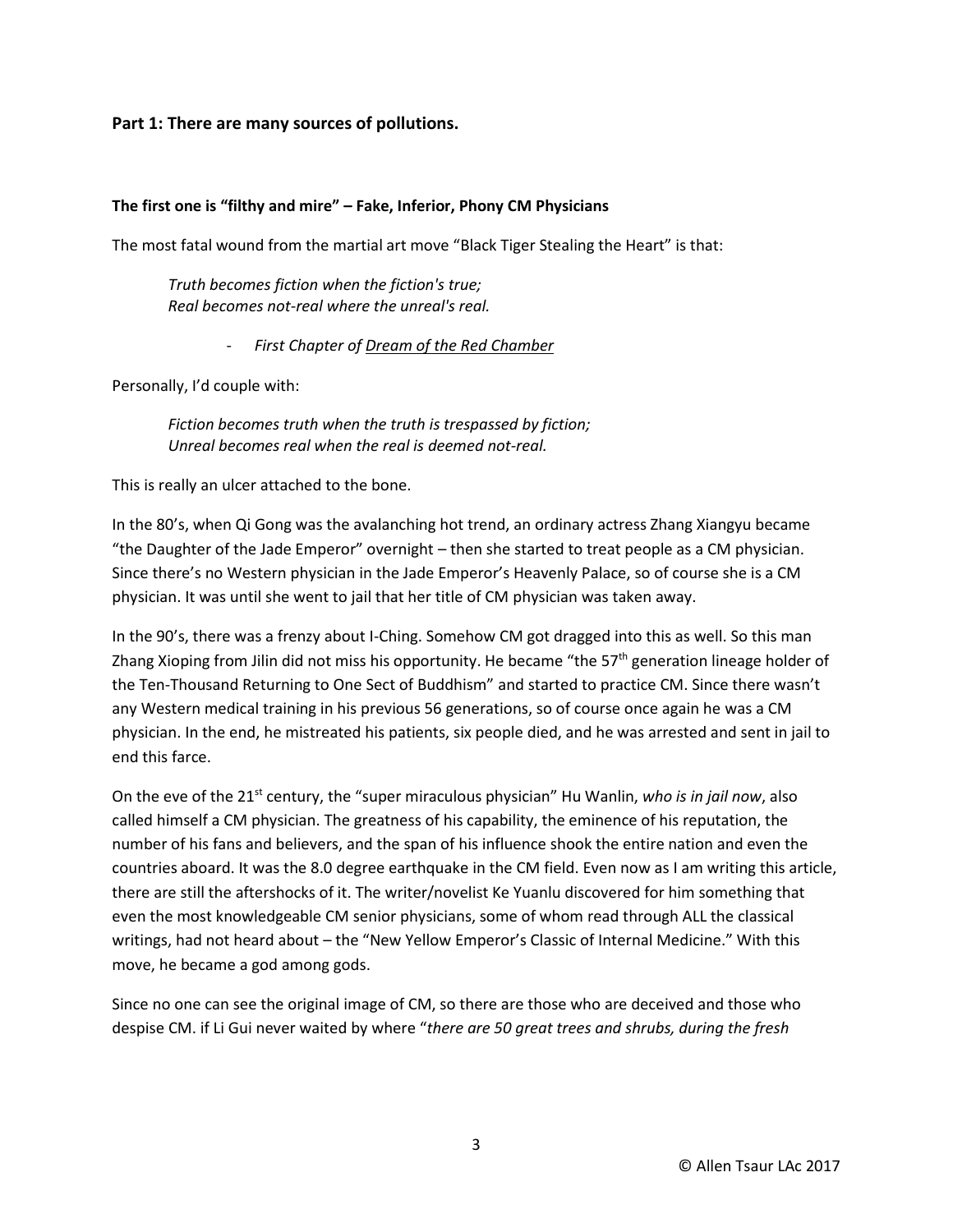autumn, when the leafs just turn red" and ambushed Li Kui<sup>3</sup>, he would always be the (fake) "Black Whirlwind" (Water Margin chapter 43)

### **The "Unique Features" of CM**

Any animal, plant with life vitality has an inborn self-defense mechanism. Look at the flowers, grass, and trees - when they are wounded, they secrete slime to repair the structure. Chickens in the snow always curl up one of their legs in order to preserve their body temperature. Cats and dogs lick their exterior wounds to keep them clean and moistened. Monkeys are even smarter; when they are stung by hornets, they know how to find Araceae plants and rub the plant parts against the stung wounds as treatment.

Human as the crown of creation, even in the far antique time, people already knew how to treat wounds by poultice of leafs and flowers, treat toothache by rinsing the mouth with stimulating warm or cool liquid, treat pain and ache by massage, treat cramping by running with small steps… etc.

All of these are not within the study of medical discipline. At best, these are simply the primitive archetype of the medical procedure and medicine. What does it have to do with the medical "discipline," which has already matured into a discipline of study!? But these minute things are seen everywhere now. Because that it "belongs to CM," people even praise it as the unique features of CM. This is actually an insult to the Chinese Medicine.

# **The "Distinctive Strength" of Plaster Usage in CM**

On the advertisement page of XX Daily writes: "XXX TCM hospital, with unique feature, utilize plasters." You know what plasters do, right? It is used to cover the wound. In real life, when there is a crack or gap in a tray, a mirror, a pen case, you can also use adhesive/plaster to attach it. The CM plasters are just like modern plaster fabric . They are used for general purposes only with nothing special about it. If you really believe that there is something to it, well, most external medicinal department of TCM hospitals have already adopted modern plaster fabric and abandoned the traditional plasters – are you saying that they are not Chinese Medicine?

#### **Gua Sha**

l

Gua Sha does not have a place in the authoritative text, the Great Dictionary of Chinese Medicine (1921). This means there isn't such a therapeutic method in the CM discipline of study. You may argue that this is a literature written before the revolution, or even it is a biased work of one single author – but please take a look at the Encyclopedia of China – Traditional Chinese Medicine, as you go through 1.8 million

 $3$  There is a pun in their name, where Li Gui (Li the Ghost) tried to intimidate and rob Li Kui by posing himself as the latter – then comically, the real Li Kui took him down in one move.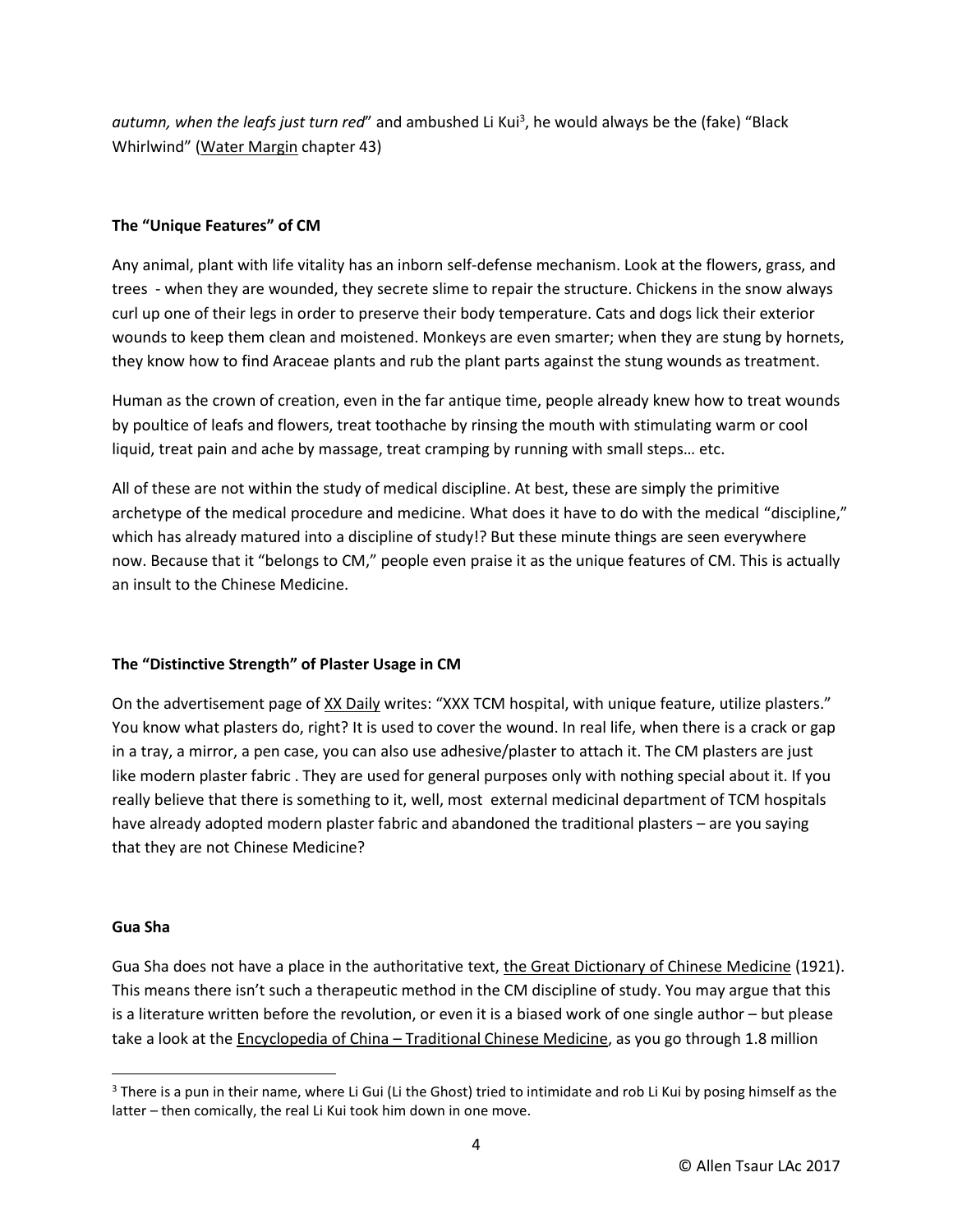characters in 794 pages, with claim that "*if there is a therapeutic technique, then it is definitely recorded; it is without an absence of any formula*" – you will find there isn't any writing about Gua Sha. Gua Sha is not part of CM. It is another filth and mire pouring to the head of Chinese Medicine.

#### **The So-Called Acupuncture with Random Stabbing and Sporadic Needling**

An acupuncturist of the CM discipline should have the mastery of the CM theories; they should be able to find the Primary Channels, locate the Luo vessels, palpate the opening, and select points based on a certain methodology. Other than pattern differentiation that leads to needle treatment, there are also the numerous techniques of rotating needle, lifting and thrusting, flicking, embedding, hammering, rubbing, flying, ramming… etc.

For a person who has not studied the classical literature, who has not studied with a teacher, can you do that? All you are doing is random stabbing and sporadic needling in other to coax and trick others. And today, these fake CM physicians are seen as real physicians. This is like mixing in the fish eyes among the pearls (as a sham). Well, now the real pearls are becoming fish eyes. How can the CM not be seen as ugly? How can the image CM not be seen as inferior?

#### **CM Cosmetics**

This is another bucket of filth and mire on the head of CM. Anthropologically speaking, the CM cosmetics originated from Sun Simiao's Essential Formulas worth 1000 Gold, which spoke about "facial medicine," "female facial medicine," "making one's body fragrant," "making one's hair black" – which laid the foundation of CM cosmetics. The Qing Dynasty Empress Cixi was known for relying on CM cosmetics to keep her look youthful. But if you call yourself a CM physician, then you have to learn the real knowledge. The emphasis of CM cosmetic is the internal medicine. The standing theory is that "what shows up on the exterior must take from the interior."

Do you know? Empress Cixi relied heavily on the internal consumption of Chrysanthemum Flower Anti-Aging Paste, Supporting the Source & Harmonizing the Center Paste; she ate ginseng daily (3 g/day) and swallowed processed pearl powder (1.5 g/day) as a routine of her daily cosmetic dietary therapy.

Do you know? There is only "life style cosmetic" but no "medical cosmetic" in CM cosmetic.

Do you know? There is only "harmonizing and living cosmetic" but no "medical cosmetic" in CM cosmetic?

Do you know that?

Because as a CM physician, there are three minimum requirements: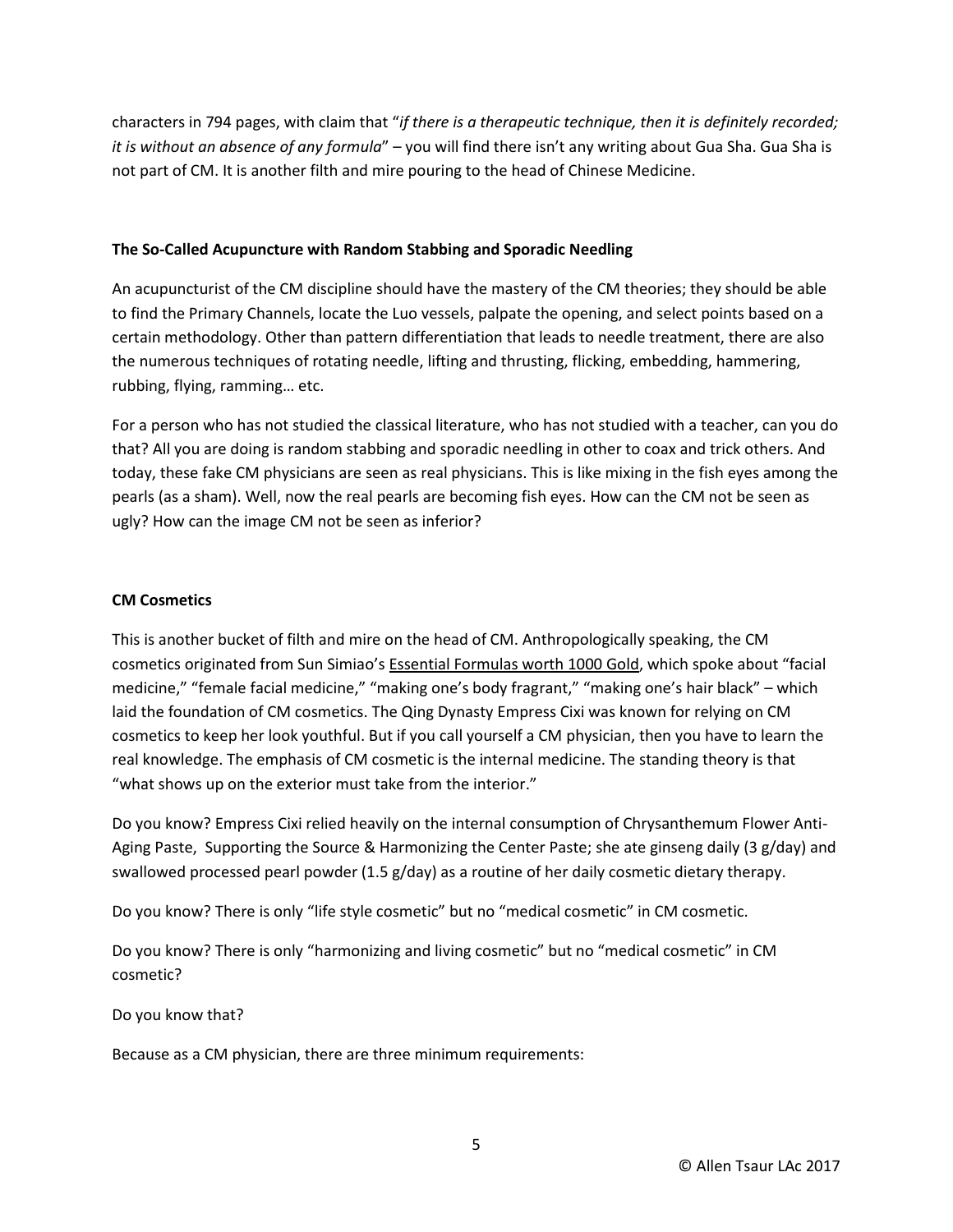- 1. Cosmeticians are specialized CM physicians, they should be treated the same as other specialty of CM. They need to know the classical literature, but at least understand the basic fundamental theories.
- 2. They need to emphasize and strengthen their capability on internal medicine
- 3. At least 50% medication should be external herbal medicinal

If you cannot achieve the requirements above, or you do not even understand what's being said here, then please retract your title as a CM physician – so that there is one less bucket of filth in CM.

# **Folk Prescriptions, Single-Herb Formulas, and Experiential Formulas from the Civilians**

Folk prescriptions, single-herb formulas, or experiential formulas – although I do not know from which tiny corner they stem from, it is most certain that they originated from the Han Dynasty or earlier. From Han Dynasty literature such as Liu An's Huai Nan Zi: "treat lymphatic nodes with Qian Shi and duck head" and Dongfang Shuo's Shen Yi Jing: "Ti Zhu treats leprosy"… etc.

But every since Zhang Zhongjing laid the foundation of herbal medicine, through the masters of all the dynasties, to today's world, which CM physicians paid attention to that? There is not even a word or commentary about those in the vast library of authentic CM literature – those are simply not welcomed into the doorstep of CM. Even Li Shizhen's work, the Grand Materia Medica, which only discusses about the medicinal and nothing on the therapeutic methods – even his work did not talk about folk prescriptions in the main discussion. They are only noted with minor remark in the commentaries, only because as a study of medicinal it has to include such information.

Let's then look into the representative work of folk prescriptions. In preface of Bao Xiangau's Bao's Experiential Formulas, he noted, "*for the poor people, when they have the bear-down worry (of illness), for their convenience, they are fitted for local wild herbs<sup>4</sup>… it is fine without physicians.*" From this article, you should about to see that folk prescriptions/experiential formulas are only taking in the leftovers from the authentic CM medicine. The sentence "*it is fine without physicians*," what a marvelous remark! It clearly demonstrated the defined boundary between folk prescriptions and the authentic CM medicine.

I think most people already know it as well; otherwise, where does this slogan come from: "*one singlecomponent folk prescription, throw all the physicians into exasperation!*" If folk prescriptions were a building component of the authentic CM discipline, if they could cure illness, then any physician would be more than happy to adopt them. Why would they be angry? Or throwing them into exasperation? So if you see folk prescriptions and CM as one thing, then what's in your head are not 140 billion brain cells, but a piece of tofu made by a malicious underground unlicensed manufacturer.

 $\overline{\phantom{a}}$ 

<sup>&</sup>lt;sup>4</sup> As opposed to classical herbs/formulas utilized by CM physicians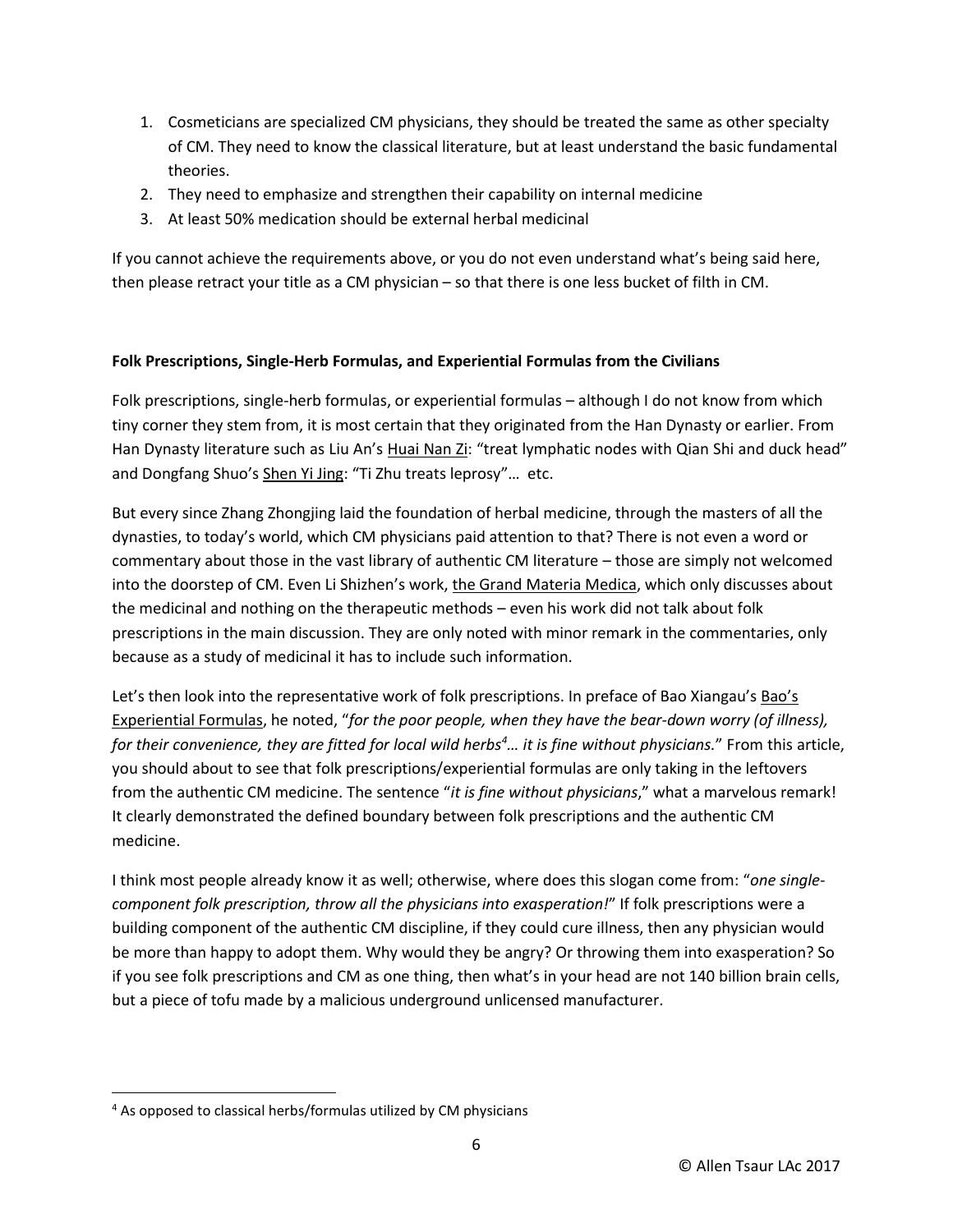#### **Secret Family Formula**

Folk prescriptions + lies = secret family formulas.

Folk prescriptions have already lost their colorful display, and showing their ugly nature; but they are still tricking those who have not noticed what's wrong with it.

Think about this. If a family formula were to be effective, then grandfather would pass it to the father, the father passed it to the son, the son passed to the grandson… so on, it would pass down the generations without any trouble. There would not be any gap or disruption in the transmission. So if one offspring were to discover or re-discover something through a gap in generations, the interruption in the transmission should've already demonstrated that this formula may be "ineffective." This is the first thought.

In the ancient time, the diagnosis was not always recorded in full, how can we tell it's talking about a relevant modern illness? This is the second thought.

In the ancient time, the illnesses were easy to diagnosed and treated. But today it is rather complicated. The illness in the past and the disease today – are they the same thing? This is the third thought.

Some even boast to have secret family formulas that treat malign tumors (cancer) – you should know that cancers were not diagnosed or known until the past century. Well, their ancestor from more than 100 years ago, how could he treat cancer, which he had not even seen or even heard before? This is the fourth thought.

CM is all about differentiating the pattern to lead to treatment. Even Western cancer medicinal is differentiated into different application and range of actions. Now the family secret formulas are treating cancer regardless of the pattern and body region. How can that be? This is the fifth thought.

After the five contemplation, I am afraid you are now somewhat enlightened as well.

#### **The Secret Formulas from the Imperial Court**

Not only this is 100% CM, but it comes from the hand of the highest of the highest of the highest prestigious CM physicians, or from the nutrient-less "effective" formulas that have been preserved in secret for generations.

Joke aside, here I am reminding you not to be deceived by it:

First off, do not have the misconception that if it comes from the imperial court, from the imperial physicians or the most prestigious physicians, then it would be miraculous.

Second, if you do try it out, then you will curse the worthlessness of the imperial physicians and the "most prestigious" physicians.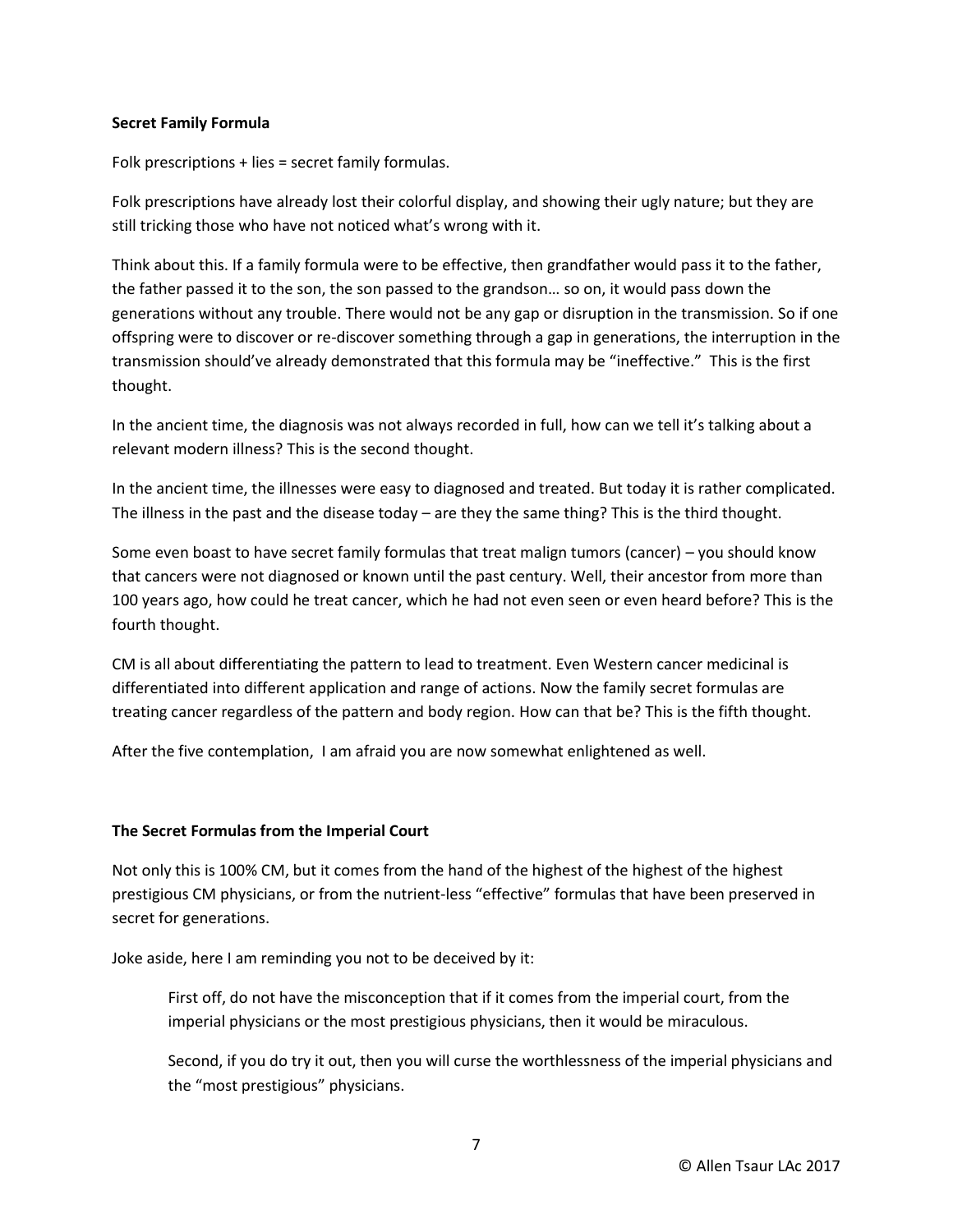Think about it, the emperor is the Son of Heaven, how lofty and valuable is his worth. When you treat him, you can only succeed without any room for mistake. At the same time, you have to know that, to treat an illness is like fighting a battle, there is always a degree of uncertainty and danger. So the smart imperial physicians knew very well, that to bet their head, *which could not be purchased back by their salary nor could it be re-installed after being cut off*, with terms of uncertainty and danger in treatment – the question is, is it worth it? So the only viable way was to utilize harmonizing formulas – something that could not harm anyone even if overdosed, something that was so harmonizing that could not even harm anyone if there was a major misdiagnosis. So do you think this type of therapy could treat anything? Well, whenever the emperor, empress, or empress dowager was sick with more serious illness, the emperor would always be forced to send out notices in the kingdom – to find reputable physicians to treat the actual illness, because there essn't any effective therapy or formulas in the imperial court.

If you look at Discussion on the Selected Formulas of Empress Cixi and Emperor Guangxu (Zhonghua Press, 1981), then you will see that I am not lying. Also you will see the so-called "secret formulas from the imperial court" are just worthless – which then shows that imperial physicians and "most prestigious physicians" could not treat anything, perhaps, CM physicians are indeed all useless

Isn't this another scoop (better than bucket) of filth and mire pouring toward CM?

### **Qi Gong Treatment**

This bucket of filth and mire, not only is it the dirtiest and smelliest, but also its toxicity is potent enough to destroy the CM profession.

Actually, Qi Gong can indeed treat illness. It can also indeed be accepted into CM technique with its original name "Dao Yin Shu" (Guiding Technique). In 610 AD, Discussion on the Cause of Illnesses cited widely Dao Yin as a CM treatment method. It cited more than 260 treatments in the work itself. But the emphasis is that the patient must practice it himself. Its therapeutic effect is also limited to the patient himself. It was never the case that one person practices Qi Gong and then treat others with it. A few other citations noted:

Zhuang Zi: "exhale and inhale, exhale out the old and inhale in the new, strengthen the channels like a bear and extend like a bird, it is about longevity,"

Suwen Chapter 12: "the center region… its suitable treatment is Dao Yin and massage" – which Wang Bing (the first commentator of Suwen) notes, "Dao Yin means to shakes the bones and sinews and move the joints"

Pao Fu Zi: "one can bend and stretch, extend backward, or in movement, or sit, or stand, or walk in fast face, or walk in slow fast, or sing, or breathe – these are all Dao Yin."

They all emphasize to strengthen the body and maintain wellness, and prevent illness. Most of them do not discuss about treating the illness, let's not even talk about treating the illness of others. So to treat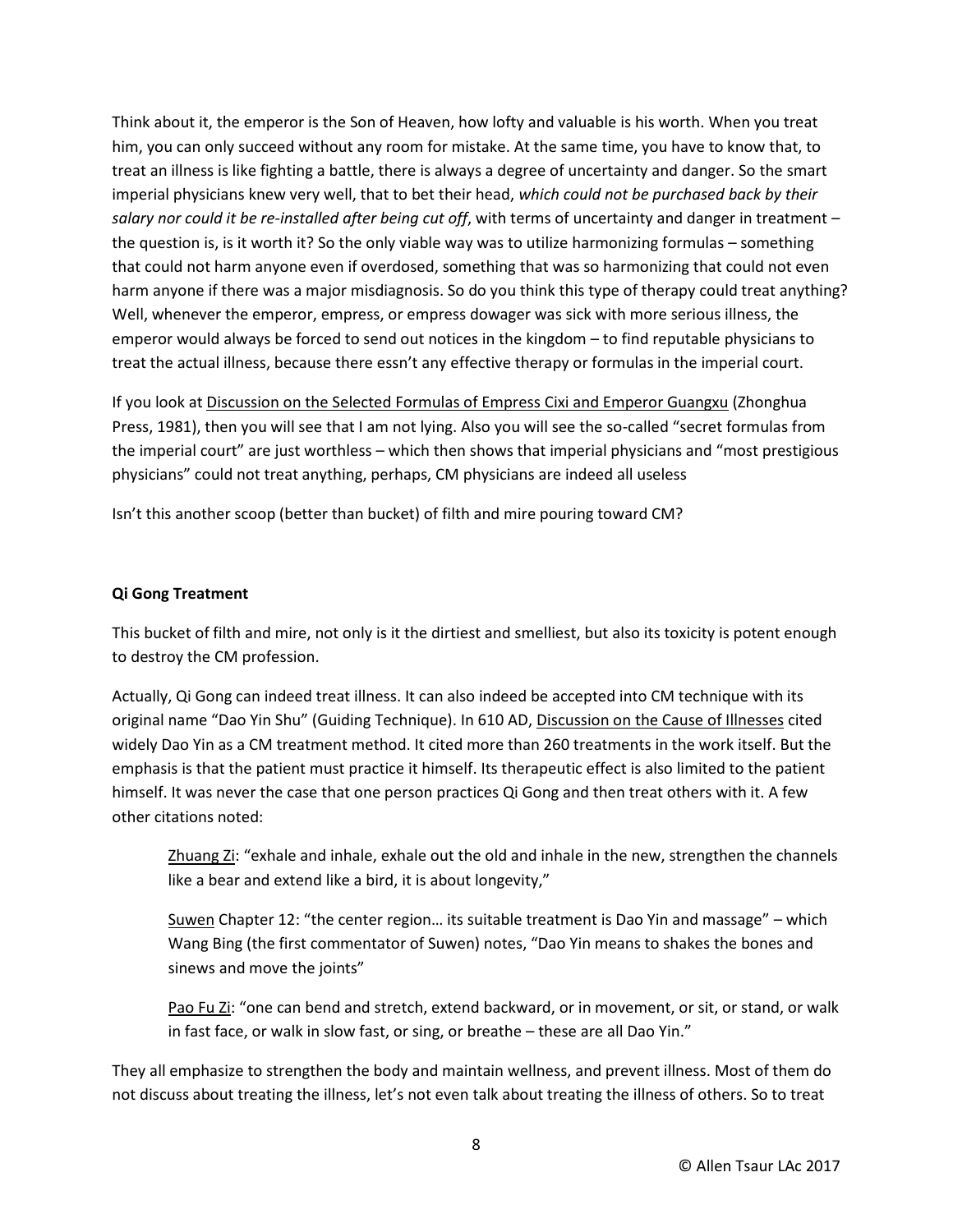one's own illness, it is word-for-word of "one takes care of his own self-infliction." But to treat others, then it is completely bogus. Maybe some think otherwise, "if it is bogus, then who are so many people believing him?" Why is it that so many people are deceived by Falun Gong that plays the same trick?

Let's talk about the chief disciple of Ven. Haideng, Fan Yinglian, who was famed in his prime to be able to treat people with Qi Gong. The even more miraculous part was, he was able to treat people over a great distance apart and take care of their fatal illness. But when his teacher was sick and lost his consciousness, why didn't he do anything about it? What's even harder to understand is that right before Ven. Haideng passed away, someone asked, "About your one-finger meditation and Qi Gong, are they for real?" To which Ven. Haideng responded with a bitter smile, "How do you expect me to respond? If I said no, then I could not face those who trusted and praised me; if I said yes... well, I really do not have the heart to break the 4<sup>th</sup> Buddhist precept of not lying."

The writer Sima Nan, who has something against the fraudulent Qi Gong therapy , has been battling it with his pen for many painful years. The pen battle was really like, "*storming sand hitting against the face, sharp arrow heads piercing the bone, the sound splitting the rivers, the momentum is like avalanche, thunder and lightning*" – it was an stalemate without definitive winner. But in 1999, his main opponents took a "tour" on "Hu's cruise<sup>5</sup>" – then he finally had the smile of victory.

### **I-Ching, Five Elements and the Six Seasonal Qi**

This bucket of filth and mire has huge amount of adhesive and paint. Once it touches the body, it will be difficult to wash it off. This is the real ulcer attached to the bone. There are still some CM physicians (a small minority) still believe this is the source and life force of CM, where this is the essence of CM, and of course there are those hardcore guardians.

In 1957 Zhang Cigong raised that "Five Element needs to be questioned" – his writing hit and angered many. The thought echoed and resonated in the profession like a ripple effect. In a short time, all over the nation, the voice of criticism poured toward him, and all CM physicians were fired up from everywhere. Then there was the "Grand Debate of the Five Element" that lasted for more than two years. In the end, Zhang Cigong became the sinner of CM, the unfilial son of the Yellow Emperor and Qi Bo. 42 years later, whoever wishes to talk about this sensitive topic , is that person ready to follow Zhang's footstep? To be the second Zhang Cigong or the second son (of Yellow Emperor and Qi Bo)? It is up to you.

But after reading through the classical CM literature, there just isn't any discussion of treating through I-Ching. I've met and worked with hundreds of famed physicians, but I've never seen any of them treat with I-Ching. For some reason, just overnight one day, I-Ching treatment spring up everywhere. Just like the writer Ke Yunlu who did the same thing to discover the New Yellow Emperor's Classic of Internal Medicine – which further empowered the already almighty, all-powerful "miraculous physician" Hu

 $\overline{\phantom{a}}$ 

<sup>5</sup> Hu Wanli – wiki him.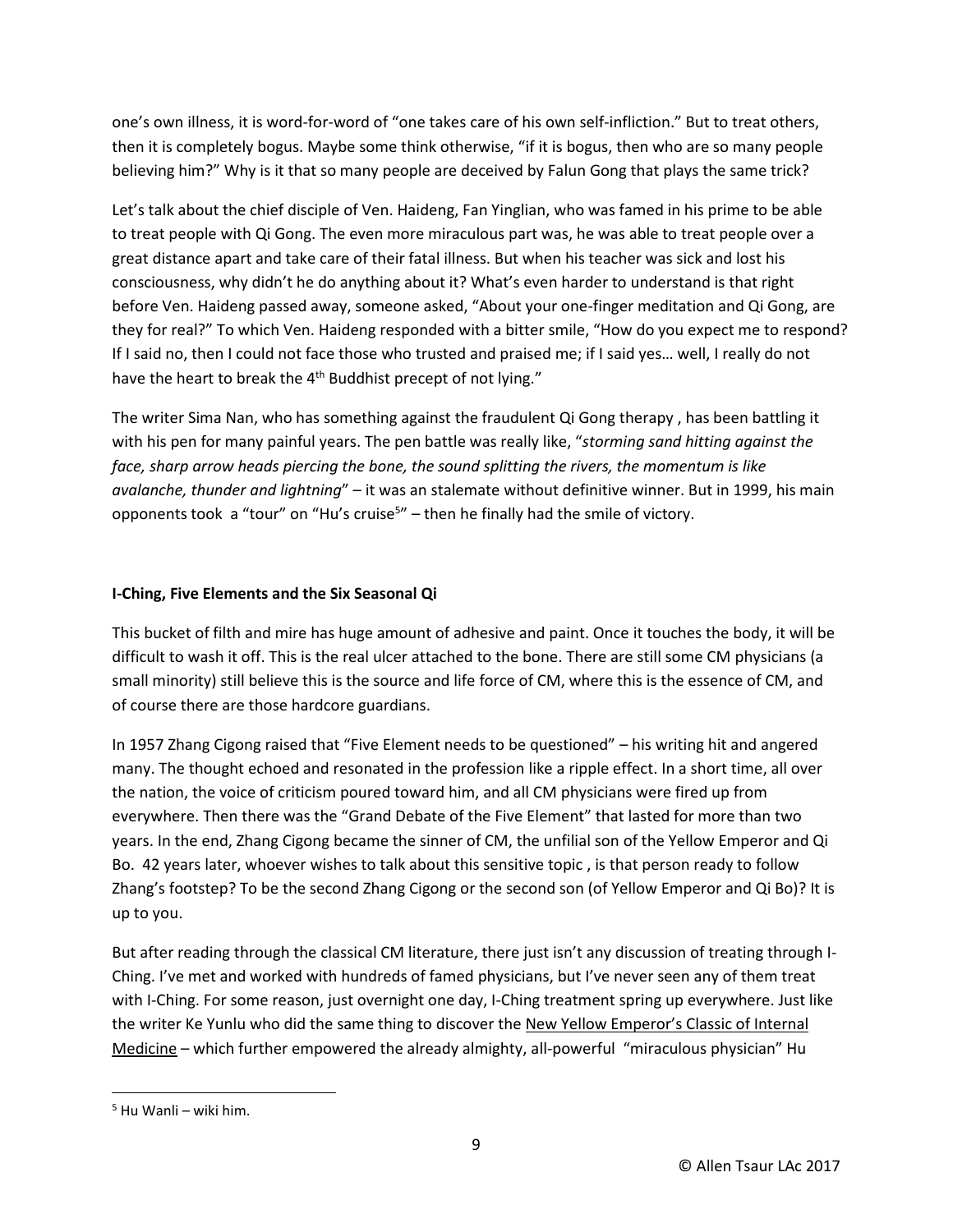Wanli, making him even more prominent and famous. Through Ke's pen, the fantasy tales of his treatments became more miraculous than ever. Regretfully, there is an impermanent nature on the fortune. This madman the "miraculous physician," in an unexpected turn of event, was escorted to prison – which finally put a rest among the angry cries and complains.

Even if the combination of I-Ching and the CM seemed to further flourish what there is in the treasury of the nation's cultural heritage; even at the same time, there were numerous works and publications all over the place such as Chinese I-Ching Medicine, Enlightenment of the I-Ching Medicine, Famed Physicians and I-Ching.. .etc, it really seemed like a good moment to re-establish what CM could be… But for the CM physicians who were the first line of action in the clinic, when they saw these laureates descending from outer space, all of them were too flattered to "accept such honor."

Now onto the Five Elements and the Six Seasonal Qi, these are indeed core concept of CM. If you did not know them in the past, then there was no way for you to become an advanced CM physician. Their identity, status, and practicality are the same as the Confucian eight-legged essays. If you did not know how to write such essay, then there would be no way for you to be a scholar. So the identity and status are unquestionable. But as for practicality, honestly, they are worse than a tissue paper. Tissue papers can at least clean you up, but these concepts instead will splash filth and mire on you.

I have authored an article titled "Casual Talks about the Elements and Seasonal Qi" (Jiangsu CM Journal 1999, 20(4)), which criticize and rip these concepts apart. Maybe you guys are famed physicians, and I am just a tiny man who is specialized in the smallest of the small department. As a tiny man with a low volume, I guess that's why no one bothered to criticize my work. Also right now, it is the eve of the 21<sup>st</sup> century, it is quite different from the 50's. It is a different time now, people already have a different thinking. So after half a year, if you say there wasn't any respond, then it would be a lie. I indeed received a few letters, most of them were of praises, appreciation, resonating from those who have the same strange interest in this field of study.

Actually, I had speculated there wouldn't be anyone who would criticize the writing. In the past, the knowledgeable famed physicians already rejected the Five Elements and Six Seasonal Qi, such as:

He Mengyao (1693-1783): "Elements and Seasonal Qi are dogmatic and inflexible, thus those who are knowledgeable do not believe in them. " (Reefs of the Medicine)

Cao Chidian (1878-1956) noted after Wu Juton's (1736-1820) work, Treating the Illness of the Medical Profession: "the theory about annual seasonal governing , the Elements, and Seasoning Qi – the Yellow Emperor only mentioned that men and heaven resonate with one another. But later folks believed that on certain year, there is a certain Seasonal Qi influence governing the climate, so the people would have certain illness, and then certain identical medicine would be prescribed to thousands and tens of thousands of people – all will be treated the same, and none would have anything else. This is utterly inflexible and dogmatic, which has harmed many"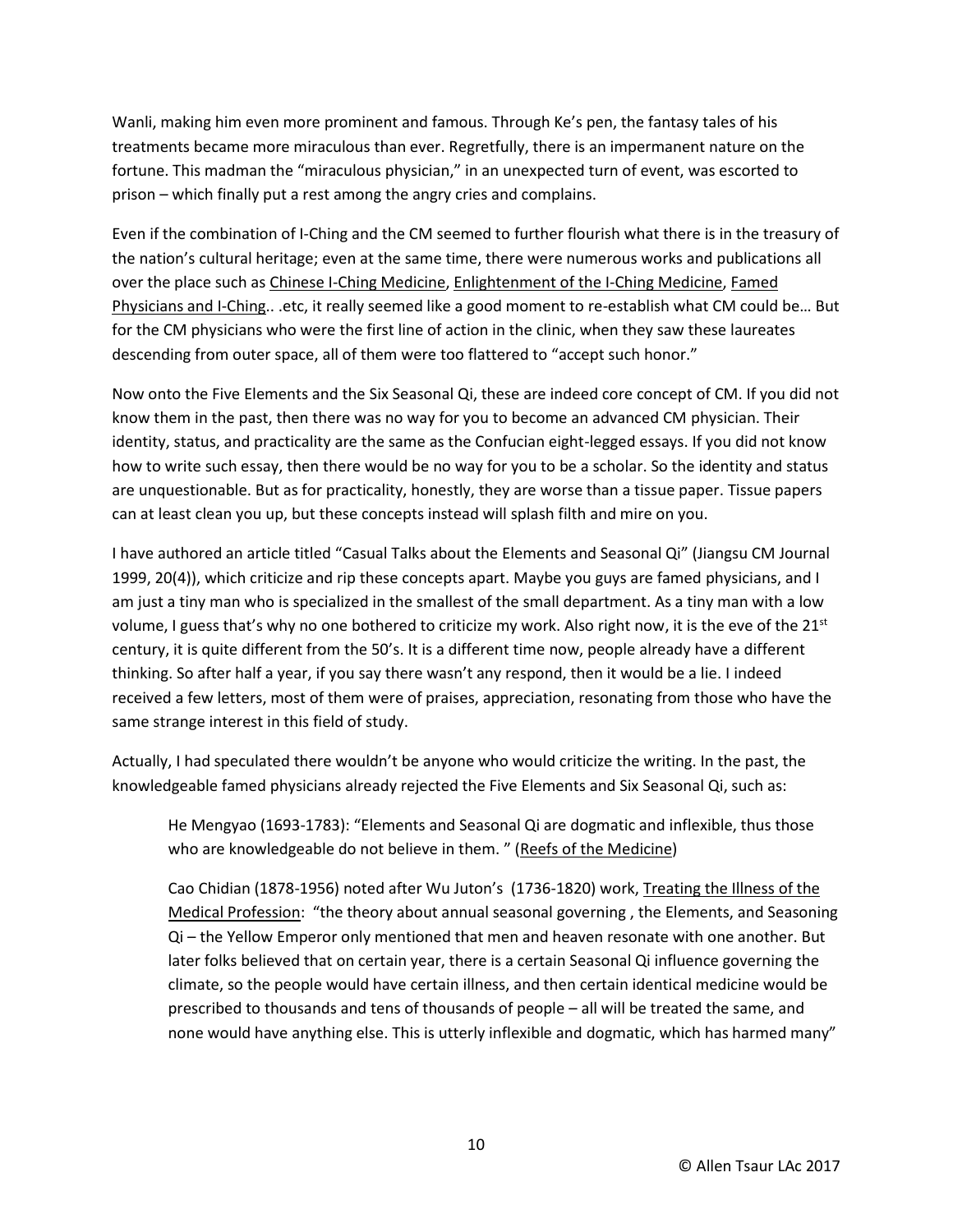Zhang Taiyan (1869-1936) in his work Zhang Taiyan's Medical Treatises, published posthumously in 1957, also criticized this worthless, impractical idealist/spiritual theory about the Elements and Seasonal Qi, with arguments that convince and resonate with many.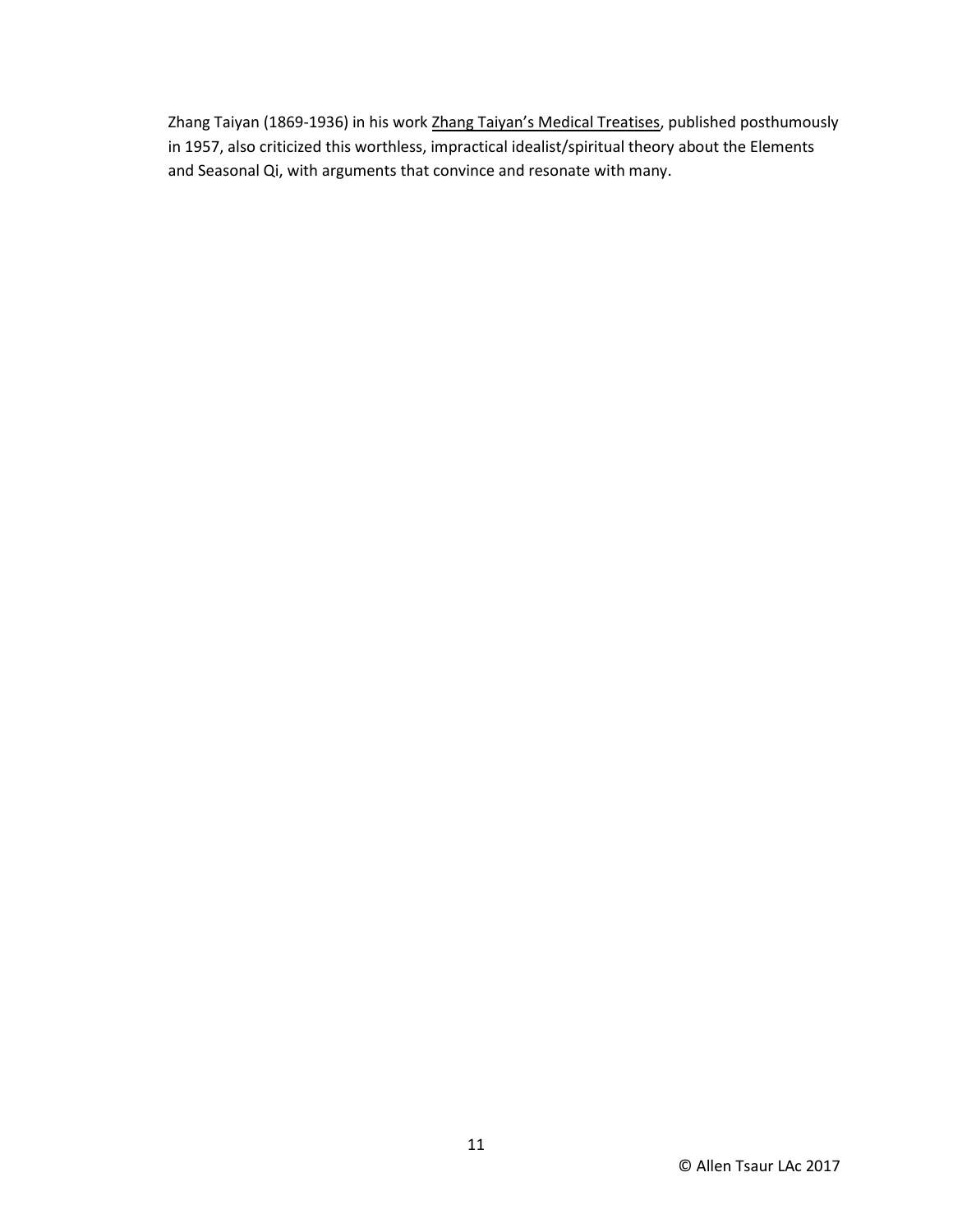## **Part 2: Putting Golden Leafs on the Face (Vainly Ostentatious Display)**

From a "scoop of water" to buckets of filth and mire that come from all directions, all have splashed and polluted the body of CM, with ferocity for a long period far beyond the scale of Songkran Festival in Thailand and Myanmar. There is already no way to maintain the real image of CM. At the same time, there are people with good intentions, who put golden leaf on its face – a move that further conceals the already distorted image of CM. Not only are the golden leaf as harmful as the filth and mire in their external application, they also numb, corrode, even dissolve the heart and mind of CM physicians and relevant government officials – until one day, you lose all your ability to hear or see, all your wills are gone, all your life force becomes paralyzed into someone like Emperor Yang of Sui, who was still drinking, dancing and partying with his concubines as Yuwen Huaji lead the rebel army to the front gate of the capital. Usually, the most common golden leafs are the following:

#### **"There is a Huge Workforce in CM, with Flourishing CM Population"**

The workforce of CM grows daily. This is a subjective phenomenon that everyone witnesses. There are also registration numbers and statistical data to back it up. It is beyond doubt and reproach that one may simply measure a profession's well-being with the number of people working in it.

One time, when Emperor Qianlong toured the Jiangnan region, he planned to visit the Jinshan Temple in Zhenjiang. Before his arrival, he notified the temple of his visit and that all monks present would be gifted two ounces of silver. On the day of his arrival, the abbot of the temple lead the Sangha to receive the emperor. The sight was, from the two sides of the gate of the temple, to the front hall, to the side halls, to the main hall, to the library, to the courtyards, and to all the hallways – every single angle was covered by shaved heads. It was as though there were the "rolling whitecaps" of tens of pounds of ricedumplings being cooked in a big wok. Everywhere, only the shaved heads could be seen. Emperor Qianlong was pleased, greeted the abbot and praised that "the Buddhism really is thriving!" The abbot smiled without making a response, only answered in one vague sentence, "Amitabha! Thanks, thanks (a pun of: 'my fault, my fault')." In reality, there were only 20 real monks in the temple. The rest were civilians from the nearby villages who were hired to be fake monks. Even the little kids who could not even count from 1 to 5 were "standing by the end of the table, as though they are flies attached to the tail of a refined horse (becoming famous from the other's fame)." Right now CM may seem to flourish with a huge workforce, but basically they are mostly fake monks, and there are many little kids, too:

1. Those who are wise enough to know that they cannot make a Western physician. So they join the CM instead. But to be safe, they call themselves East-West integrative physicians.

2. Those who claim to be actual CM, who either went to a school, study from his family tradition, or study under a master. As long one senior CM physician recognizes him as "my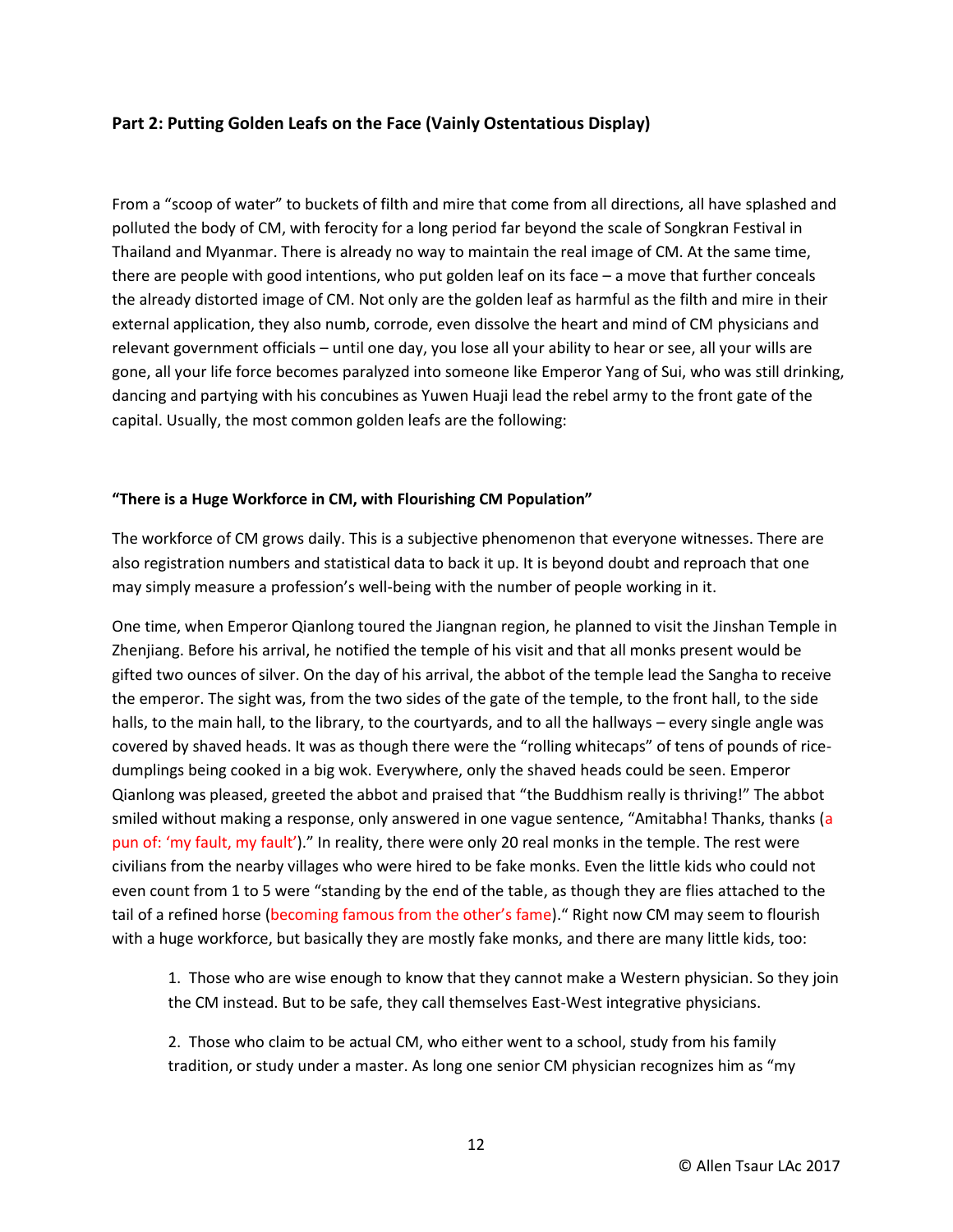grandson" or "my student," or if he further receives the help from those in politics, then they can stride their way into the door of Chinese Medicine.

3. There is a congenital feature of CM: as long you have one specific skill set, people will recognize you as a "healer" or "physician." It does not matter if you are male, female, old, young, tall, short, fat, lean, scholarly, uneducated, gentlemanly, or villainy, you are a rightful CM physician. Let's see the book Foot Therapy, published by People's Medical Press House, on its first sentence of the first chapter writes, "*foot therapy is a therapeutic technique familiarly known and well-received by the people*." But what I do not get from this is that, why doesn't it belong to the Western Medicine but the CM instead? Because WM similarly utilizes surgery and procedures, but CM emphasizes on internal medicine instead. Why is it that it took such a detour to join CM? From this logic, mole removal, foot massage, random needling, cupping, wound massage, bizarre exorcism, to thrust therapy, water-drinking therapy, arm-swinging therapy, reverse-walking therapy… etc, of course they are all CM! But I am still feeling lucky that "hair washing saloon" and "foot washing saloon" (brothels) still haven't called themselves CM.

Before the revolution, there were three recognized trashcans of the society: the first was monk, second was military, and the third was CM physician. It didn't matter if you were from the upper society but somehow found yourself as a rejected politician, or from the middle class as a robber or bandit, or from a lower class as a theft of chicken and duck – when there was absolutely no way for you to survive, you could choose any of these three trashcans and join them. You did not even need to purchase the entry ticket. In the New China after revolution, the monks have been going to their proper schools, and only the citizens from good family and of good standing can join the military. The third trashcan likewise was destroyed. But somehow, there is an undercurrent that the third trashcan is coming back alive in the new spring, just like the Jin Dynasty poet Yuan Haowen described, "*layer and layer of fresh green thriving from the branches*." Since we are civilized people, we do not want to use harsh words (calling it a trashcan), we can call this thing a "treasure box"  $-$  a "treasure box" that accept those who are lost/disappointed in life, a box that has not been cleared off the table.

4. There are those who are smart, who obtain an external folk prescription from books or from the civilians, then they try it on their relatives and friends. Then they try on villages and small towns, which seem to be somewhat effective; then they move on to the towns and cities, then through illegal means starting to manufacture patent formulas and generate fame for themselves. Some people from the CM field would then believe these people have done something right for the profession! So with humility, praises, and rituals, they invite in these people as teachers into the CM profession. If they do know their place after their entry, then it would be a blessing from the Heaven. But for those people, their every single action and word is defaming the image of CM. Well, you should know very well what the image of CM is in people's mind now.

5. Here are some interesting business cards that I've received during visits and conferences: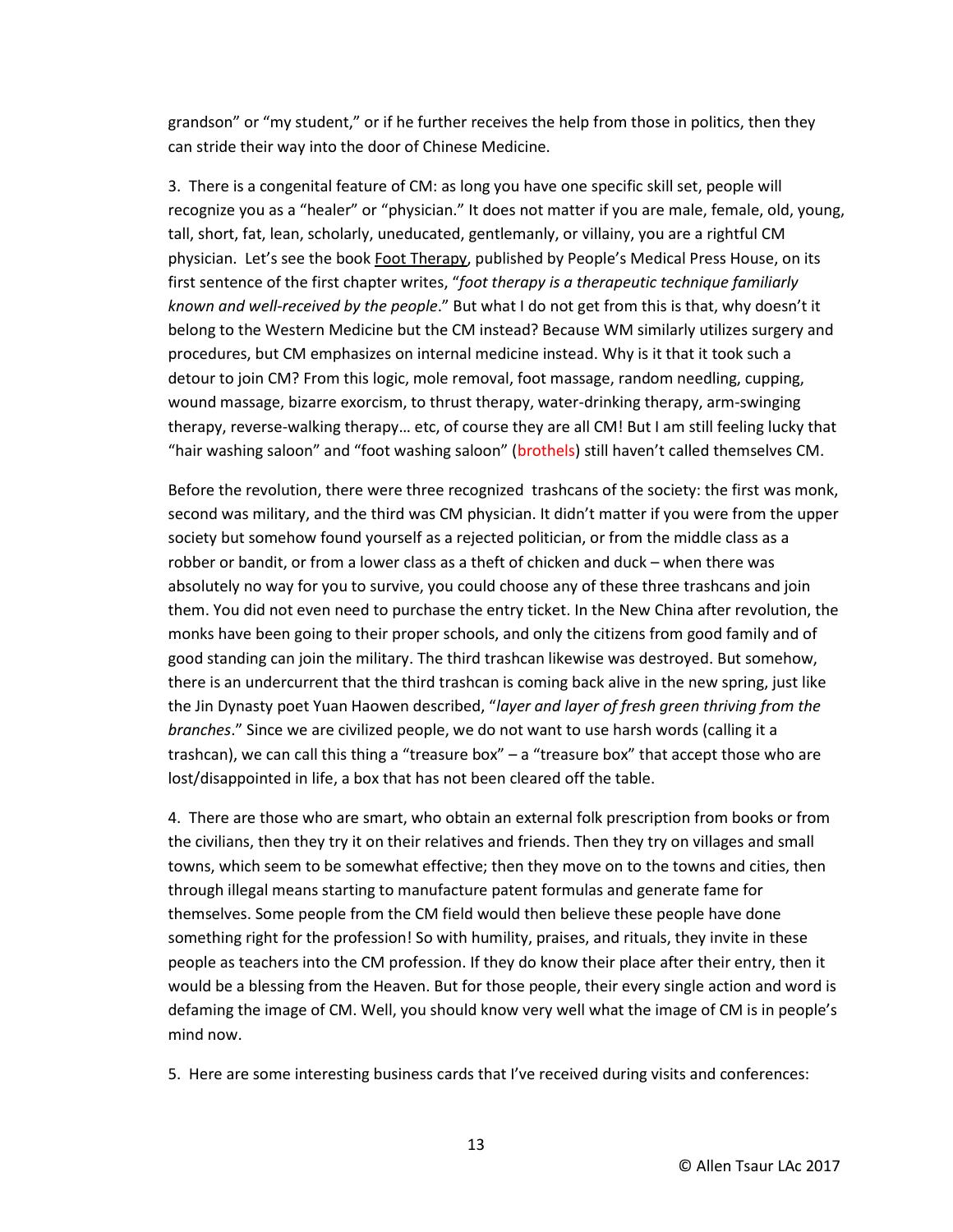XX, Associate Professor, Director of the National Phenomenologist CM Academy, Graduated from Philosophy Department of XX University, also a CM physician.

XX, Supervisor of XX City Qigong Academy, Head of Business Group of XX Healthcare Technology Co., Member of XX City CM Academy

XX, Licensed CM Physician, Member of China Somatic Science Institute, Director of the National Phenomenologist CM Academy, Loyal Reader of *Health Daily*, and Communicator of *May You Be Well Weekly*.

XX, Qigong CM Physician, specialized in miracles, calligraphy, and fengshui; Chief Physician of XX TCM Hospital (pending), also a Professor

*(On the back side): specialized in all specialties, mastery of Yin-Yang, reputation known by all in the world, miracle monitoring, foreseeing the future, fortune telling, fengshui, fortune guidance, complex and incurable illnesses – all requests will be fulfilled (I am speechless)*

XXX, Deputy Supervisor of XX City Geriatrics Institute, Deputy Supervisor of CM Cosmetic Association, Researcher of National Evergreen Nutrition Institute, Guest Professor of XX City TCM University.

XXX, Associate Professor of *People's Daily* Health Section (wtf?), Renowned Young CM Physician (did he just make this up??), Honor Recipient of China Self-Study Award (this is totally made up), Honorary Member of China Inventor Association, Founder of Chiropractic Specialty (definitely made up)

XXX, Renowned CM Physician, Lineage Holder of Bodhidharma's Yijin Jing, Source Qi Meditation & Samadhi (probably made up), Chairman of Somatic Science Institute, Grandmaster of XX Province Qigong Science Association, Member of Hong Kong International TCM Research Institute, biography recorded in XX Renowned CM Physicians.

All of them are my "friends" in the CM field. Regretfully, I am old now and my memory is failing me. So I cannot really make any comment about those people.

6. In the CM workforce, there are the whole assembly of the fakers, the posers, the phonies, and the inferior ones. The inferior ones only occupy about a quarter of the whole team, but their danger, concealment, and damage to the root of CM profession are far worse than the combination of the rest three quarters. Because they are the ones among the 20 real monks in the Jinshan Temple. Some of them even accepted the precepts. But they cannot even recite the "Reborn Mantra." When they recite the mantra, they would mispronounce "namo" as "nanhe," "gagana" as "jiajiana." They are real monks, but they are of inferior quality. Can you really call this type of monks as rightful Buddhist Sangha members?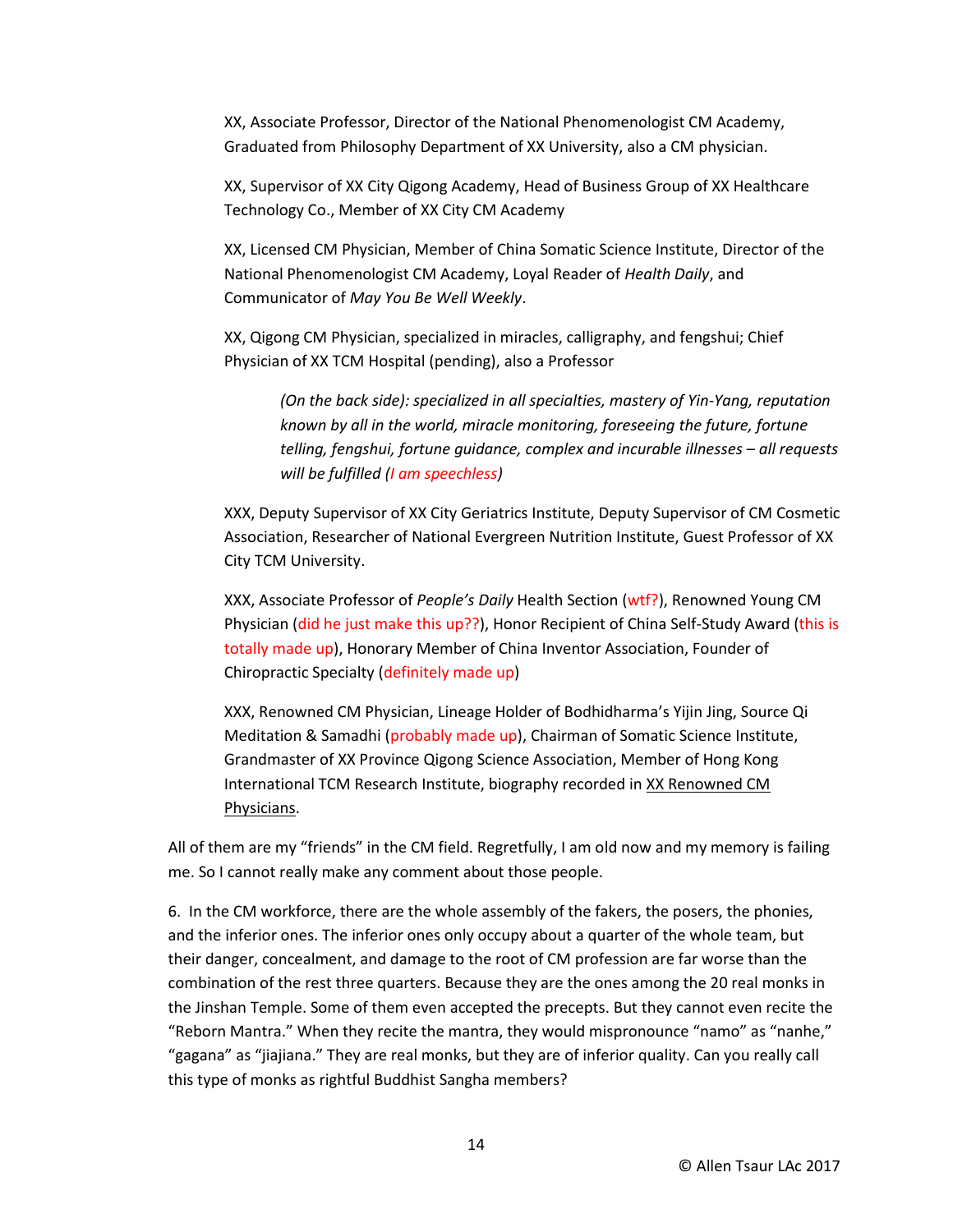CM physicians like this, I am afraid, are everywhere. Maybe you cannot even distinguish them so you let them blend in among 300 people (like the tale of "making up the number of the woodwind players"), let him (fake) play his woodwind forever. The poser Nanguo Chushi was indeed fed with luxury. The Nanguo Chushi of CM, some are graduated from TCM school, some actually study under apprenticeships – but when they enter the clinic, they do not know how to "differentiate patterns leading to treatments." They only know to use certain herb for certain symptoms. What CM physicians rely for survival – "Five Observations and Ten Principles" & "Principle-Strategy-Formula-Herb" – when they are not even in place, are they even CM to begin with?

Mankind must rely on air and food for survival. If there is no air nor food, can anyone survive? A person who cannot breathe nor eat will by nature be removed from the population census. Then this type of fake CM physicians are equivalent to a living person who cannot breathe  $$ should we save a spot for him on the statistic data of the CM workforce?

There are many reasons why there are these fake CM physicians. The majority is that they want to be Western physicians, but they cannot gain entry to the medical school during the national exam – so they utilize CM as a ferry or a transfer station. When the opportunity arrives, they will go over to the Western Medicine.

It doesn't matter if they come from a school or from a short-term training seminar – there will be the bright ones who score 100% on everything, and there will be the defective grade items who score 0% on everything. In this case, they are the defects. It doesn't matter which profession it is, there will be those who do not wish to improve themselves, but content to be lazy, as though he is being a monk who simply fulfills his meager duty of hitting the bell everyday – they are this type of people. Some are not capable for the complex cases, but they do not want to take the simple cases either – they believe there is no way to be successful as a puny CM physician. Where is their drive in this case? Some put on their white robe and wonder around the hospital all day, some even plan to go abroad for short-term "study" (pun as a "tour").

As for their performance, all of them almost utilize patent formulas entirely. Since they have no "formulas" in their brain. But they have one remedy – as long the Clinical Handbook of Chinese Herbs is in their pocket, they can be "untouchable" in clinic, since the book has already listed herb indications such as coughs and wheezing, copious phlegm, wind damage, catching a cold, abdomen pain, diarrhea… etc, all of this information have been listed in detail for them to see clearly. So when a patient has copious phlegm with coughing and wheezing – Chen Pi, Ban Xia, Chuan Bei, Zhe Bei, Xing Ren… will be copied down without any mistake. They do not even know there are different types of "phlegm" such as wind phlegm, damp phlegm, dry phlegm, lodged phlegm, shock phlegm, phlegm generated by SP Deficiency, phlegm generated by SP Yang not warming, phlegm generated by excessive KI Water flooding. Their herbs of choice can only apply to the wind phlegm and damp phlegm – for other types of phlegm, their usage would be asking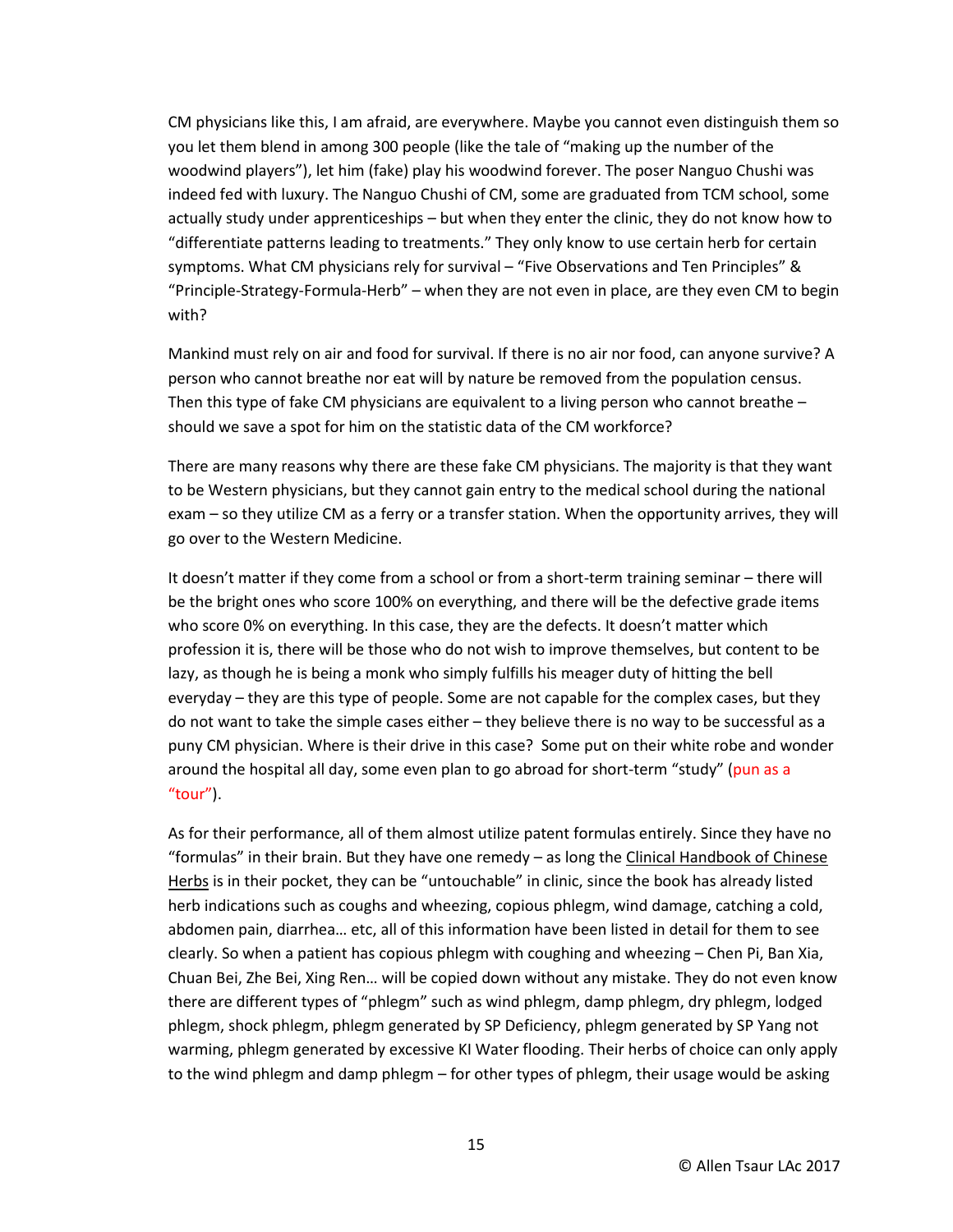to harm the patient. Well, even if they mistreat their patients and the patients die, it's none of their responsibility – didn't the book tell them clearly to use the herbs based on the disease?

Actually, for those who only utilize patent formulas, they are still "CM physicians utilizing CM formulas" – they are still filial and virtuous sons of CM; but the majority of them utilize Western pharmaceutics instead. Of course, then there are those gentlemen with integrity, who refuse to conduct themselves with deception like "hanging a goat head but serving dog meat instead;" so to be frank and transparent and showing that they are "authentic inside and out," many of them simply start to wear stethoscope as a part of their uniform.

With monks the like from the Jishan Temple, it was no wonder Emperor Qianlong was pleased and uttered, "the Buddhism really is thriving!"

The idiom says, "*one piece of rat dropping can ruin the entire pot of congee*." Nowadays, there is more than one piece of rat dropping, there are tens, hundreds, thousands, and tens of thousands pieces of rat droppings, probably even more than the rice – how do you think this pot of congee will turn out?

#### **"TCM Hospitals are Blossoming Everywhere"**

The epitome of the progression of the CM profession, "of course," is the number of hospitals. In the early days of the Republic, there were only 4 hospitals with 30 beds. After 50 years of struggle and progression, this number has expanded hundreds- or thousands-fold. This piece of 6 mm x 6 mm golden leaf, to be attached to the face of CM, should be "received without shame." But once you "cool your brain and settle your mind" to observe, there is no way your complexion doesn't "turning from sunshine to partly cloudy, from partly cloudy to cloudy, and from cloudy to rain."

I have gone to numerous TCM hospitals around the nation including Taiwan, from the major ones to the small ones, from the state-sponsored ones to the privately operated ones. Let's disregard Taiwan, which has been Westernized completely. Whenever I am received as a guest, the secretary or the president of the hospital always stereotypically introduces to me what Western medical equipment they have. They especially emphasize the big ones, the ones in set, the expensive ones, the imported ones…. It seems like the Western medical equipment sets the quality bar and measure of success of a TCM hospital. Of course then they are the talks of finance, policy, physicians, number of patience, maintenance… etc, but no one ever mentions with pride about the treatment efficacy of the CM, no one ever mentions how CM is able to treat certain illness better than other hospitals in the nation or abroad. Instead, they beg the guests to refer their patients there, so they could verify their claims are real or fraudulent.

There is a teaching TCM hospital in Nanjing. It once published such advertisement on an influential newspaper, "*XXX TCM Hospital, features rhinitis specialty, utilizes imported medicine and injection for treatment…*" One TCM hospital is picking up the 50-60 year old products from the Western Medicine and dub it as "CM specialty." Figure out the rest yourself, I am done here.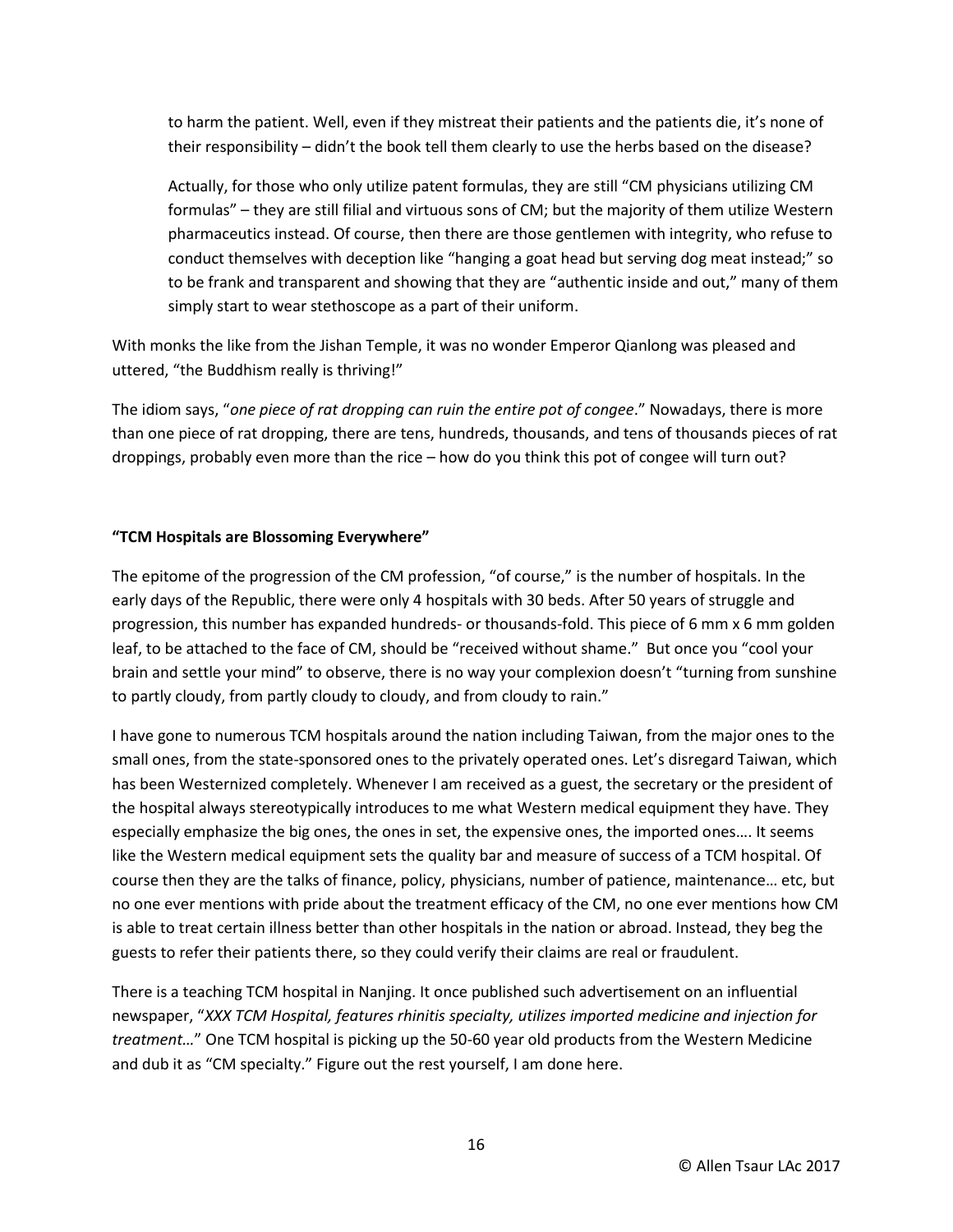#### **The High Number of "Renowned" Senior CM Physicians, CM Physicians, Professors and Experts**

There is an interesting fashion in this age. Whenever one mentions or writes about a CM physician, he must attach an adjective "renowned" in front of the title. Without the "renown" part, if one is simply called "CM Physician," then it almost feels like something is missing. Not only there is no way the writer wouldn't write it, there isn't a person being reported who isn't happy to see this honorary adjective title. So one willingly writes it, one gladly receives it, and who would be the third person to say otherwise? It is as though the three characters 米田共 must be written together. Otherwise, where would the character "糞" ("shit") go?

So whether it is "renowned senior CM physician" or "renowned CM physician," anyway, this is simply a fashion of this age. Who would think this is strange?

For some young people, their view for the "renowned senior CM physician" is that, "*since they are the first ones in line, of course they can get this; when I make my way through the line, I will get it likewise.*" Is that right? I cannot give him a "No!" Because during the early days of the republic, this may be the case. But it is not so anymore. As for the tales of the "renowned CM physicians," on June 25, 1994, there was an advertisement on Nanjing's *Yangtze Night Times*: "*Huaiyin City Second People's Hospital is hiring renowned CM physician Xin Xuezhong to see patients. Xin claims that his personally manufactured tincture is exceptionally effective for treating tumors. Each capsule costs 2-3 RMB, each bottle of antitumor tincture is 1651 RMB…*" On January 10, 1995, after an investigation by the city's medical department, it was revealed that Xin Xuezhong was not a physician after all. He was only a street vendor who used to sell sticky plasters in a village in Heilongjiang Province.

Likewise, "Professors" and "Expert" are such: on September 2, 1999, Nanjing's *Jiangsu Business Times* had an article titled "foreign monks are invading the hospitals." Here is the direct quote, "*when the reporter asked him to display his credentials, the expert only made vague remarks, never brought out anything… from our understanding, these so-called 'experts' usually don't have any tie with the hospitals. Most of them pay the hospital for rent and management fee, some even share the profit from the prescribed medicinal.*" From this report of "isolated incident," we cannot say that everyone is like this, but it is undeniable that there is this piece of old shit.

Why do these "renowned physicians," "professor," and "experts" have such karmic bond with CM? Why don't they pose themselves as Western physicians but CM physicians?

Also there are a small number of professors who claim to be "doctoral advisor" or "master advisor." Are they really teaching any doctoral and master student? Who would even bother to look! Nowadays the investigation goes on again and again, this way and that way, all are focusing on the "chief physicians." Those below are simply too numerous and difficult to catch them all. So at this point, we simply follow what's written in the Book of Rites, "*criminal charges are not served to the physicians (a pun with the original word 'nobility')*."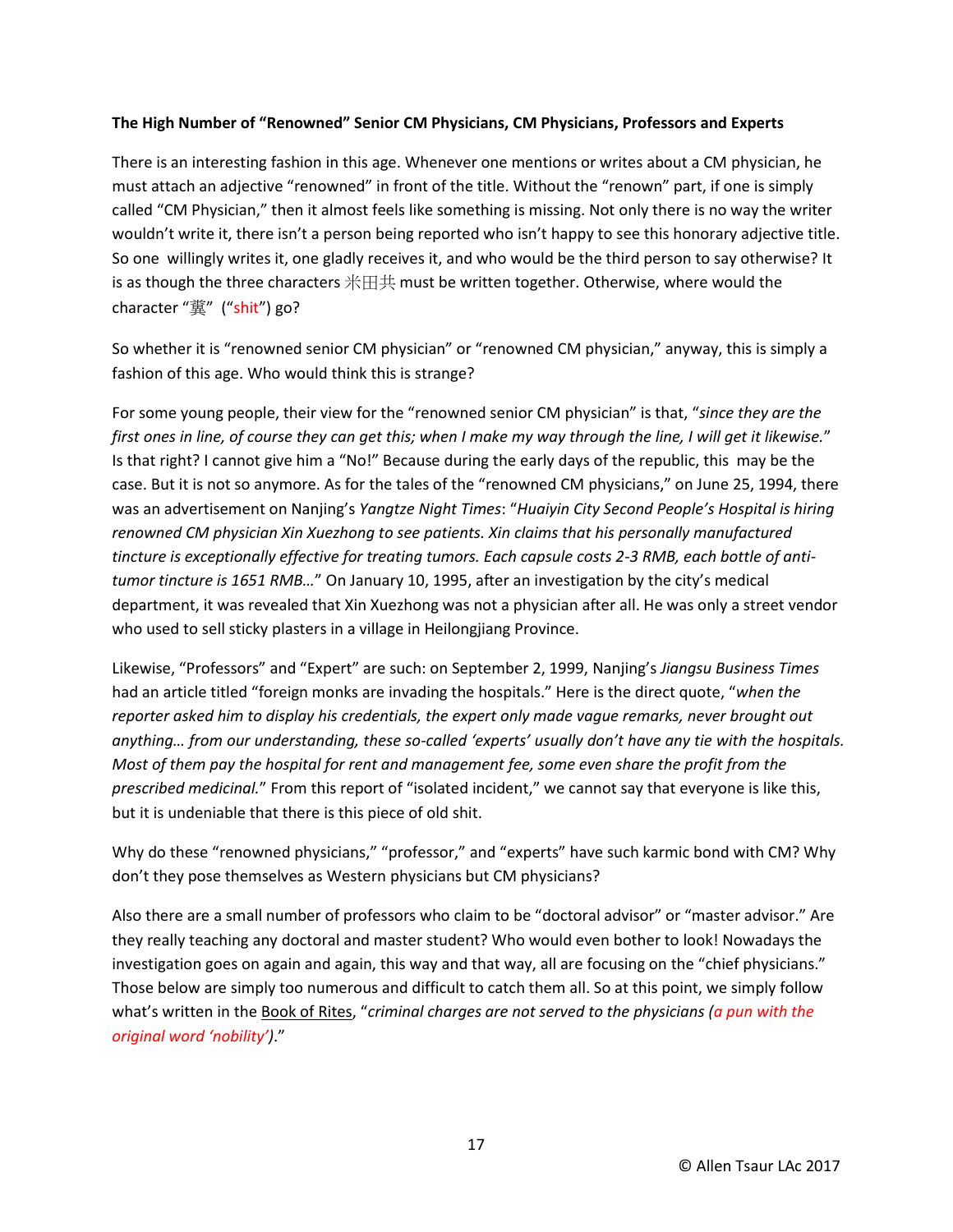#### **The Steaming Market of Writings and Publications**

There are different level of meaning within the word "writing:" whenever you bring out your knowledge from your through, through your arms and fingers, bring it to pens or computer keyboards, and condense them a white sheets of paper – they are called Zhu-writing, Zhuan-composition, or Zuocreation. To bring the works of others together, to analyze and categorize, and form into certain systemic model of information, such as "dictionary," "idiom dictionary," "collection," "compendium," "selected works"… etc. This type of work is called Bian-compilation, Ji-collection, or Zuan-edit. Magazines, newspapers, journals are the foretype of this work. Also there are those who simply copy and collect the works of others, cut and paste them together. They are "plagiarists" and "thefts for intellectual property."

There is one additional type that was not there before. It was born with the New China. In the past, if you had the knowledge and an inspiration, then you could write a book. If you had the interest, then you could put together a compilation. If those who desired to write book but did not have the knowledge, then they could only plagiarize. If you had nothing nor desire, then of course you could write nothing. But now, since there are reasons such as fitting into one's job and fighting for promotion, many are forced to write. Even if one has no knowledge, no interest, no desire, he is still forced to write something. Then what's the source of his writing? He can only copy or paraphrase the books he has read before. The good thing is that this source is like the Earth's ocean. Any ship traversing on the ocean can be like Su Dongpo's "*fresh breeze on the river, the mountains and the bright moon, all of this can be taken without limit, consumed without being exhausted.*" So its nature is like, "*parrot imitating the tone*," its style is like the "reading note" of the scholars who studied vigilantly in the past. The only difference is that people in the past did so willingly, and now people are forced to do it. Still, it is a difficult task to publish, but at the same time, it is not so hard to put your writing into printed black ink. As long you are willing pay the review fee, acceptance fee, printing fee to the CM journals and magazine editor's room other than the few publishers who have their gate tightly shut without the possibility of trespassing – you can always fulfill your dream of getting something published.

In the end, you should observe their "quality." Because they are like the old newspaper, they are all about "quantity" not "quality."

There are so many things being published now, this is undeniable. As for the quality? There are widespread plagiarism and the profits are as low as the revenue of thriftier. There are many Biancompilation and Zuan-edit. But you cannot shut your eyes and speak what's only in your mind. These types of books are basically reference books. Their contribution to the CM profession are indeed "undeniable." Their support to CM's clinical practice, research, writing, and teaching cannot be fully described in one speech.

I have this strange temperament: if I see any work that's written before 1912, then I'll buy any that I can set my sight on. After 1912, I only buy the works of Zhang Xichun, Zhang Shanlei, Ding Ganren, Xie Liheng, and Chen Cunren. I do not buy anything else. These works, as long they are sold in the bookstore, I'll have one copy in my book shelves.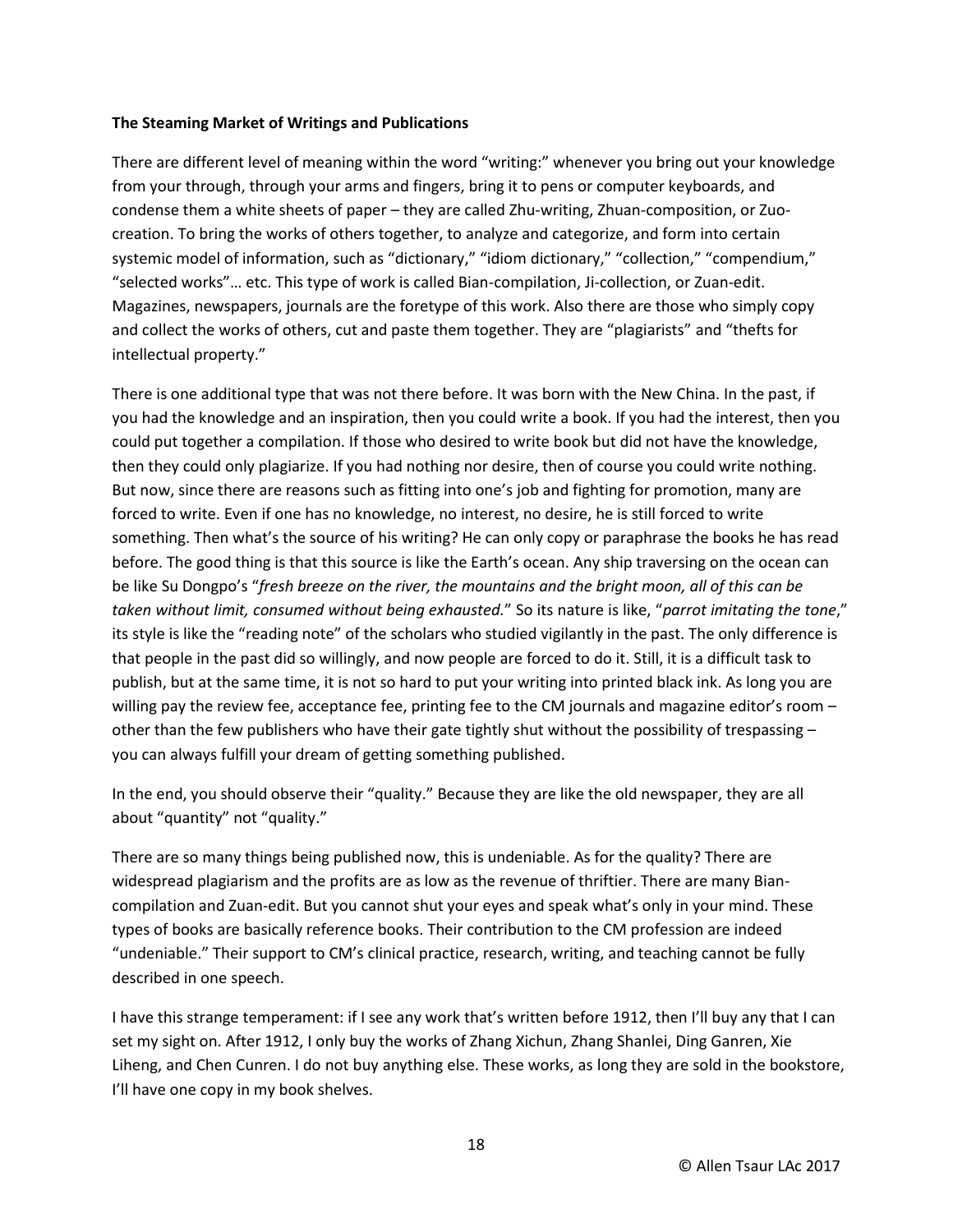There are still few journals and magazines that can squeeze out the content of "*parrot imitating the tone*," some are actually quite satisfactory.

### **Chinese Herbal Medicine is Entering the International Market.**

Chinese herbal medicine is entering the international market. We are earning more and more foreign exchange. Also CM patent formulas are becoming popular all over the globe. We should be like "the mother is proud of the son, the son is proud of the mother" (Gongyang Zhuan) – from this blood relationship, CM should share part of this glory.

But other than mesmerizing in its reflected radiant light, there is no direct connection to CM. For CM, there is no harm, but there is no benefit either. This is the achievement of the industry and the foreign trading without much tie to the CM community. Even if patent formulas are created by certain CM physicians, it was never the case that lead to an increase in foreign trade. Each of the patent formula's raw materials come directly from the mines, the rubber plantation, the herb farmers, or animal harvesters – in turn, they have the more direct connection to the trade and benefit. So there is no reason that CM should accept this golden leaf on its face.

### **Chinese Medicine is Hot all over the Globe, even the Foreigners are Learning CM now!**

Foreigners are now learning CM. Some have already become CM physicians with boisterous clinics. This is the fact. This is a great thing, a most fortunate thing for the profession. But we should first know the make-up of an authentic CM workforce: it should be made up of 30% acupuncturists, 40% herbal & pulse-taking physicians, and 30% other specialists in their specific fields (which will be discusses in detail in the later sections). The herbal & pulse-taking physicians should be the main force and backbone of the CM. Because among all traditions, they have the richest and best preserved resource in the authentic CM classical theories and literature. Although acupuncture came before it, but herbal & pulsetaking is the greatest representation of Chinese Medicine.

The only things foreigners can see in CM now are acupuncture, and the minor specialty of orthopedics and massage. This does not even account for 40% of what CM has to offer. The foreigners are completely oblivious to the other 60% of CM's main body. If one does not know about herbs and pulse taking, then he cannot say that he knows CM. Some people may think that my words are "extreme." Well, think about think, there are more than 200 renowned CM foreign practitioners in USA and in France, can you find any among them who can observe tongue and take pulse, then go through "Principle-Strategy-Formula-Herb" to treat people?

I am going to make a bold statement, "there is none." With this lack of judgment, "*as one who buys the glittering casket and return the pearls to the seller*," for them to meet, worship, and learn CM… do you think they are learning something real? The media's protection of CM is the one single biggest contributor golden leaf in the CM's face. This is the heartfelt words for us CM physicians. Ever since the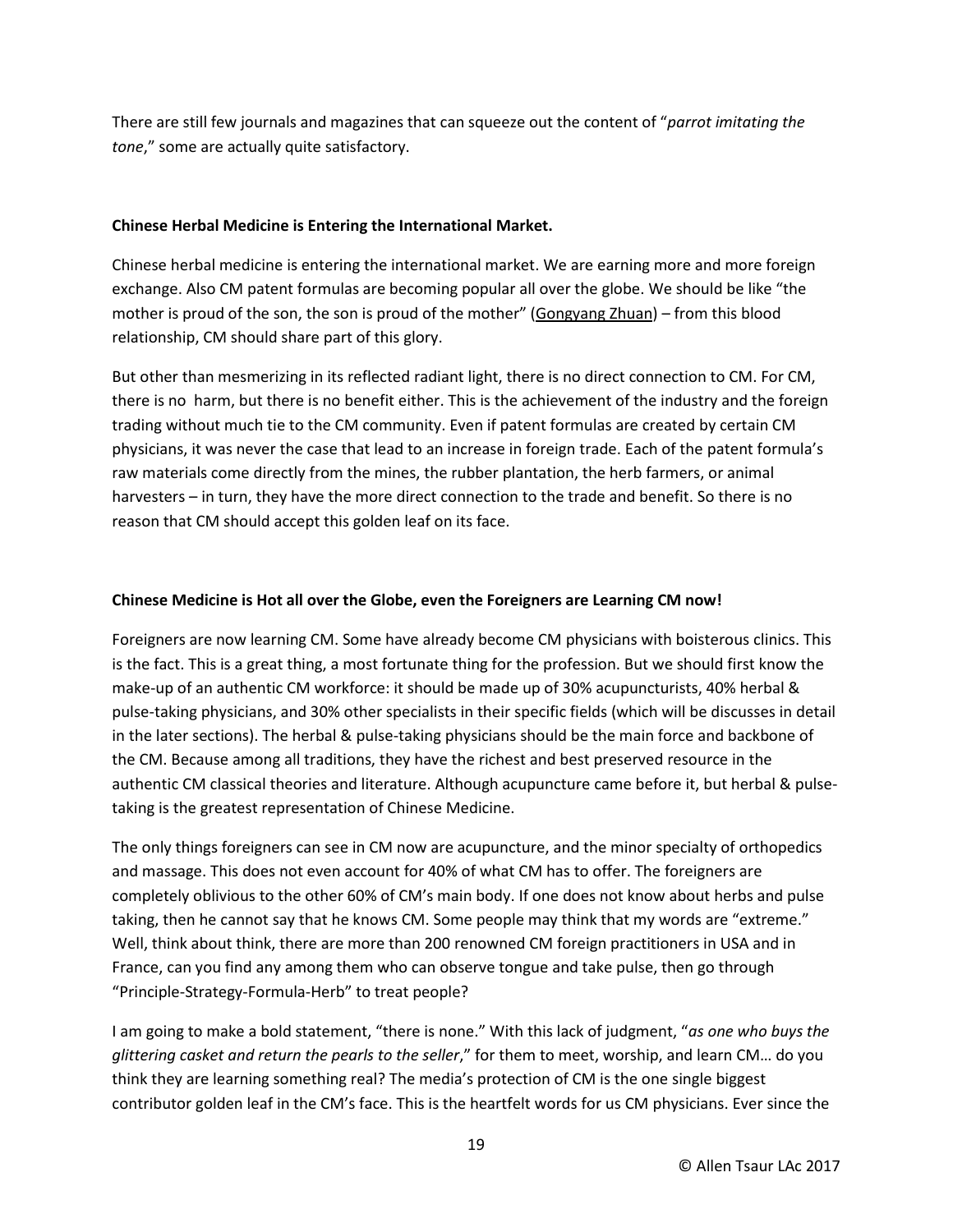foundation of the New China to today, the 50 years felt like one day. But sometimes, the sweet sugar water, when it gets to the hand of CM physicians, it becomes a disgusting bitter alcohol.

Even if it's a bucket of filth and mire splashed toward CM, the media promotes it indiscriminately as a part of CM; its goal is to surge the momentum of CM, but its actual effect is to help the bad guys to oppress on the good.

Here is an article published on August 25, 1999 in *China News of TCM*, with the title "*A boy constantly nod his head without pause, CM physician utilizes medicinal to descend the ghost and shen*." The article described this odd illness, how it's being treated by CM physician, and somehow it was cured. Why was this article written? It is obvious. It is about to promote the capability of CM techniques. But if we think for a little bit, what illness is it? It is an "extrapyramidal disease that causes the Tourette syndrome." I am in favor of using the name of Western disease, so this is somewhat fitting my taste. But regretfully, as CM always speaks about "pattern differentiation" – why isn't there any word on the pattern? Also, the article wrote, "*he was treated with CM medicinal… as expected, one month later, the illness went away*." If he was indeed taking CM medicinal, why was it that the crucial part of the therapy – which decoction, which pill, or which herb – why was it left out completely? As the article wrote, that the kid was "treated with CM medicinal" – the one  $\pm$  Zhong character to emphasize "CM." But in today's clinical thinking of "*CM medicine for maintaining the health and Western medicine for protection from the acute risk*," most treatments are done in an integrative setting. If the kid was treated with CM only, it should further add one more sentence that "*he did not need any Western medicine.*" The alleged chief CM physician was Dr. XX, PhD in Neurology. Is he a CM physician or a Western Medicine physician? Well, there are already PhD degrees in CM, but there still isn't any neurology degree. To put golden leaf on the face of CM with this type of reporting, sometimes it only creates negative effect.

The media almost always have a set agenda to "conceal the faults and praise only the good points" whenever it reports anything about CM. 2500 years ago, Confucius raised a moral standard, that "*The father conceals the misconduct of the son, and the son conceals the misconduct of the father. Uprightness is to be found in this.*" So whenever the editors of the journals and magazines see anything revealing the dark side of CM or showing any criticism, they will shred these papers right away. If they see anything praising CM, whether it's real CM or fake CM, then this article will meet their readers in no time.

The unnecessary measure of concealing the misconduct will make those in power unable to hear the cries of the people. This will allow the bad things to develop into real trouble. CM also becomes even more narcissist, arrogant… in the end we will develop into another Emperor Yang of Sui. The unnecessary measure of promoting the virtues can sometime on the contrary become the promoting agent of the splashing filth and mire.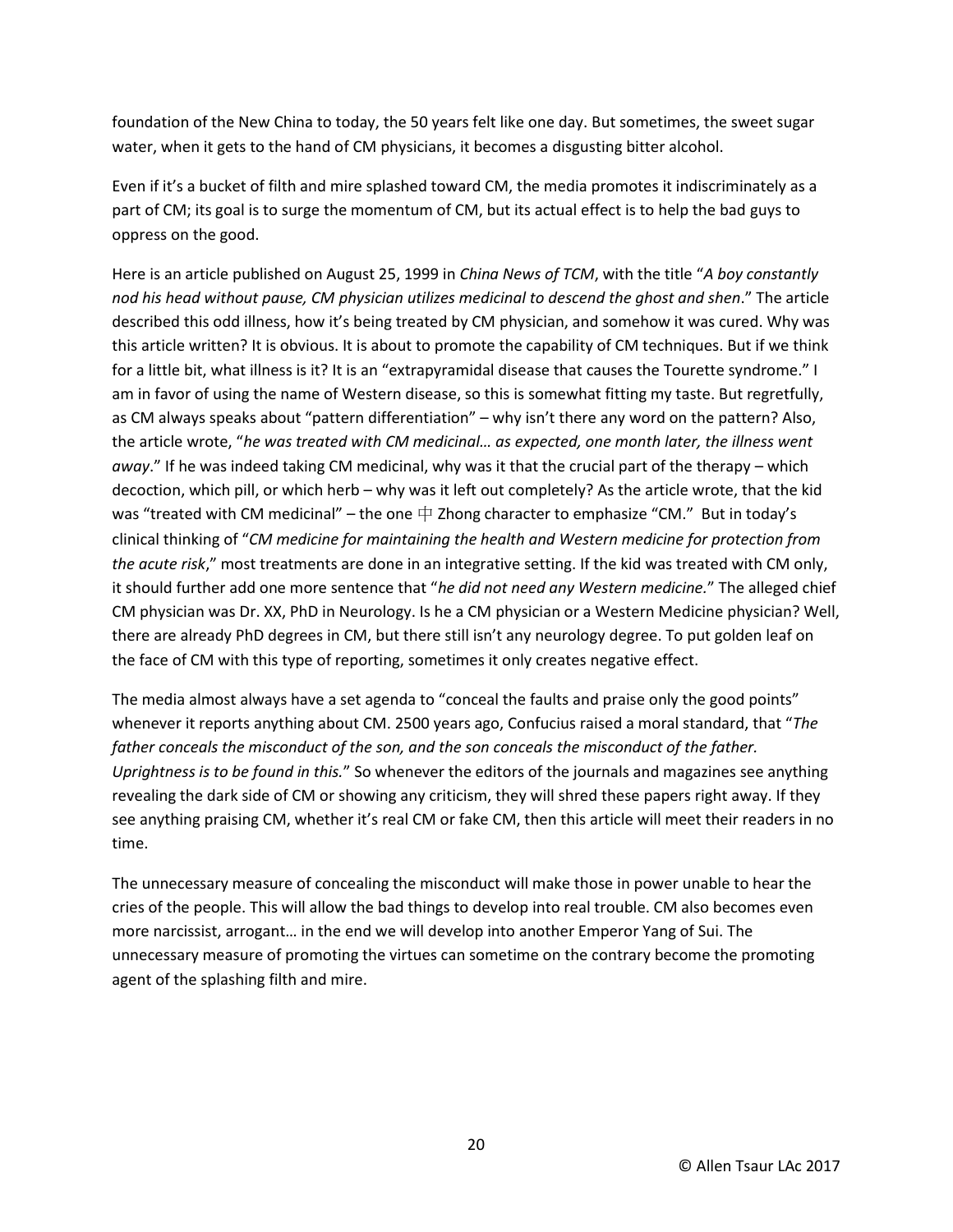**Part 3: ???**

These do not splash filth and mire toward CM, nor do they put golden leaf on CM's face. But somehow they can distort CM's image completely. They are hard to be categorized or named.

#### **Integration with the Western Medicine**

The integration of CM with Western Medicine is driven by the needs of the era. It is the request of the medical profession. It is also the path CM must traverse in order to further promote its development. The project began in 1955. In the past 43 years, there seems to be many achievements. But regretfully, while it seems that CM has received certain benefits, but they cannot pay of the negative influence suffered from it.

First off, the integration of CM with Western Medicine: just like grafting of plants, the most important part is to select the best aspects of the two parent plants, so when they come together they can generate a better second generation. Let's see the great aspects of the two parent plants now. How much are we investing into each one of them? Things such as modernization, scientific method, evidence-based method, modern work management, machinery, great pool of educated candidates, great wealth, the inherit strength of inference… etc, these are the strength of Western Medicine. But on the other side, there are two life sources of CM:

- 1. This 2000-year old modality still does not have anything better to replace its unique theory; also it employs "differentiate pattern to treat" and "Principle-Strategy-Formula-Herb" as basic component of the authentic traditional theory.
- 2. Experience from the great physicians of the past, such as: "female's LR tends to be excess, male's KI tends to be deficient;" "when treating wind, first treat the blood;" "if the person does not feel dizzy after consuming the herbs, then the illness will not recede;" "abandon the pulse and follow the patterns; abandon the patterns to follow the pulse;" "when in excess, disperse the child; when deficient, tonify its mother;" "when seeing phlegm, don't treat the phlegm; when seeing blood, don't treat the blood;" "take away the firewood from below the caldron" all these experiences do not amount much in term of quantity, but they are of exceptionally high quality.

Today, Western Medicine is getting everything during the integration process. How about the CM? The obvious ones cannot be seen even in the clinic, one cannot even smell them? For this one-sided integration, how can you even call it integration? From what we have now, we can only call it the "integration of Chinese Herb and Western Medicine." Where should the CM's face be? It cannot even find its own filthy face.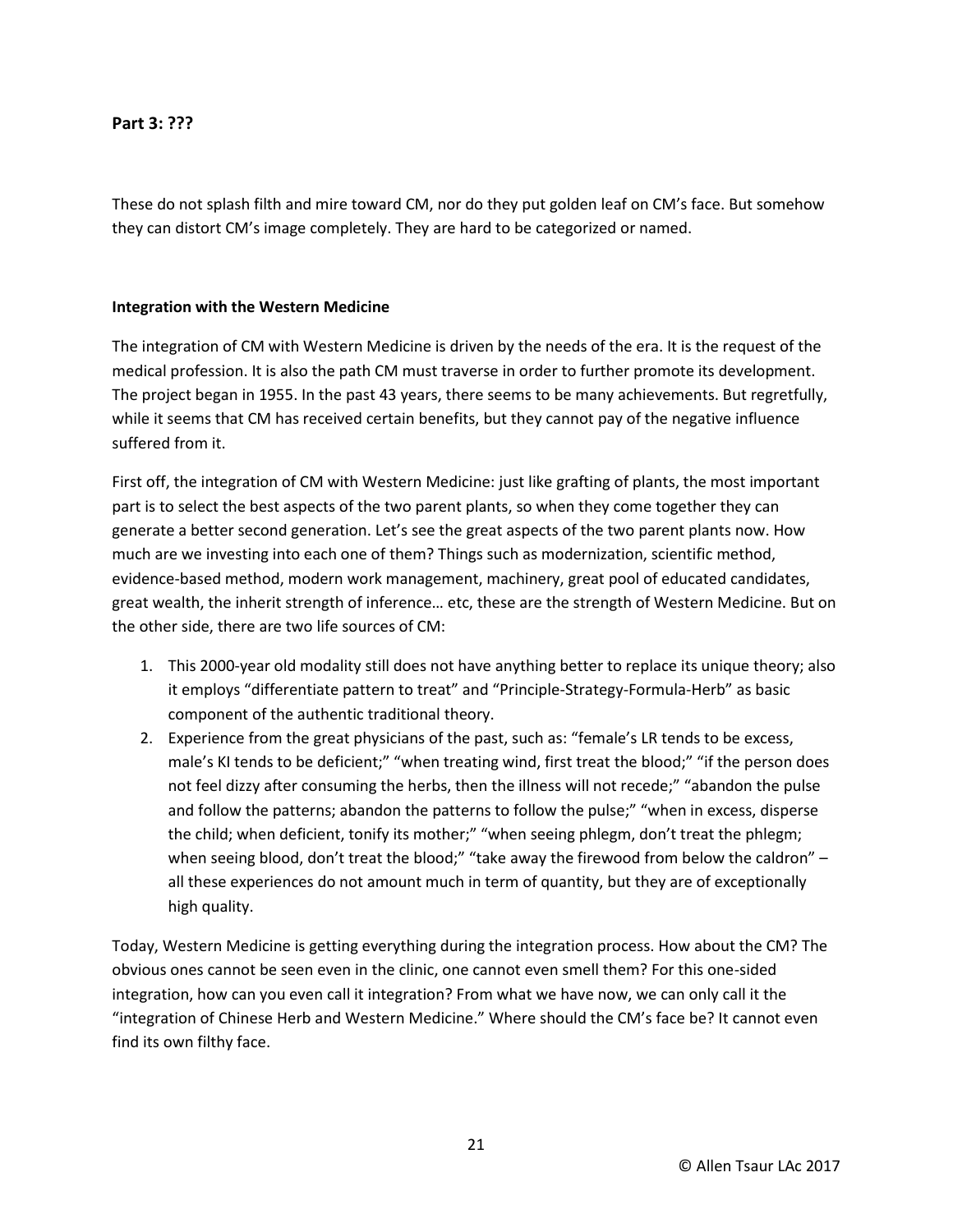Before, the westernizing process of the CM had to go on in the background. Today, they can do it righteously. Who dares to criticize it? Meanwhile, the title-hat of the fake CM physicians become even more secured, even a grade-12 typhoon cannot move it.

So from the result of the last half century, the Chinese herbal medicinal benefitted the most, with the highest grade, the greatest contribution, the best reputation, and the richest awards – with such momentum, maybe in the future we should no longer call it "Chinese medicine herbal medicinal," rather, we should call it "Chinese herbal medicinal medicine"

#### **The Parasites that Have Been Benefiting from CM as a Host**

This group of parasites, they have not splashed filth and mire toward CM, nor have they put golden leaf on its face. They seem to exist outside of the CM circle. But they have not fallen behind in their work to ruin CM.

In 1993, I received the first letter from them. It was a letter from the editor committee of Biography of Chinese Renowned Physicians. It was a white piece of paper, written with pencil, and stamped with red ink. It was basically asking me to mail over a picture, a short biography, a self promotion of my "great reputation and high capability," and cash – then I would be included in the biographies and became a famous physician overnight.

Till today, I've received more than 14.8 lb of this type of letters (including the envelopes). After they receive the fund, do you think they will actually give you anything? Actually it would be a great thing. It would be spending money to buy something "harmless." But some actually publish such biographies, which is far worse than "harmless." Not only the book-binding, printing and paper quality subpar – the more embarrassing thing is, over 80% people in the biographies are "renown physicians." Some of them even claim to be professors from England, France, and Japan, and their skills are way above the international level. Some of them can eliminate malign tumors within 3 therapy sessions; one bottle of remedy will eliminate vitiligo within 3 days; 5 days of acupuncture treatment will eliminate sciatica and trigeminal neuralgia… etc. No wonder they are renowned CM physician, famous physicians! Some can even have you sit in your home, and he will treat you with Qigong remotely; some can use "plum flower I-Ching numerology" to treat illness; some utilizes "six lines of hexagrams to predict your recovery." Some even mention, if your illness is due to "ghost possession," then he can clear the possession for you and return you back to wellness. It is interesting that there are very few Western physicians among the lists. Even if they are called "renowned physicians," they do not possess such godly techniques. This is the image of CM that these parasites have created. Can you accept it? Of course it is unacceptable! But since most people have not met or seen CM's real image and features, so inevitably, like "*Yan Song's Birthday*" they receive all without thinking.

This image, actually, were not created by these parasites. It has already existed for a while in the society. But what was different before, was that such image was a contraband without any credential. But now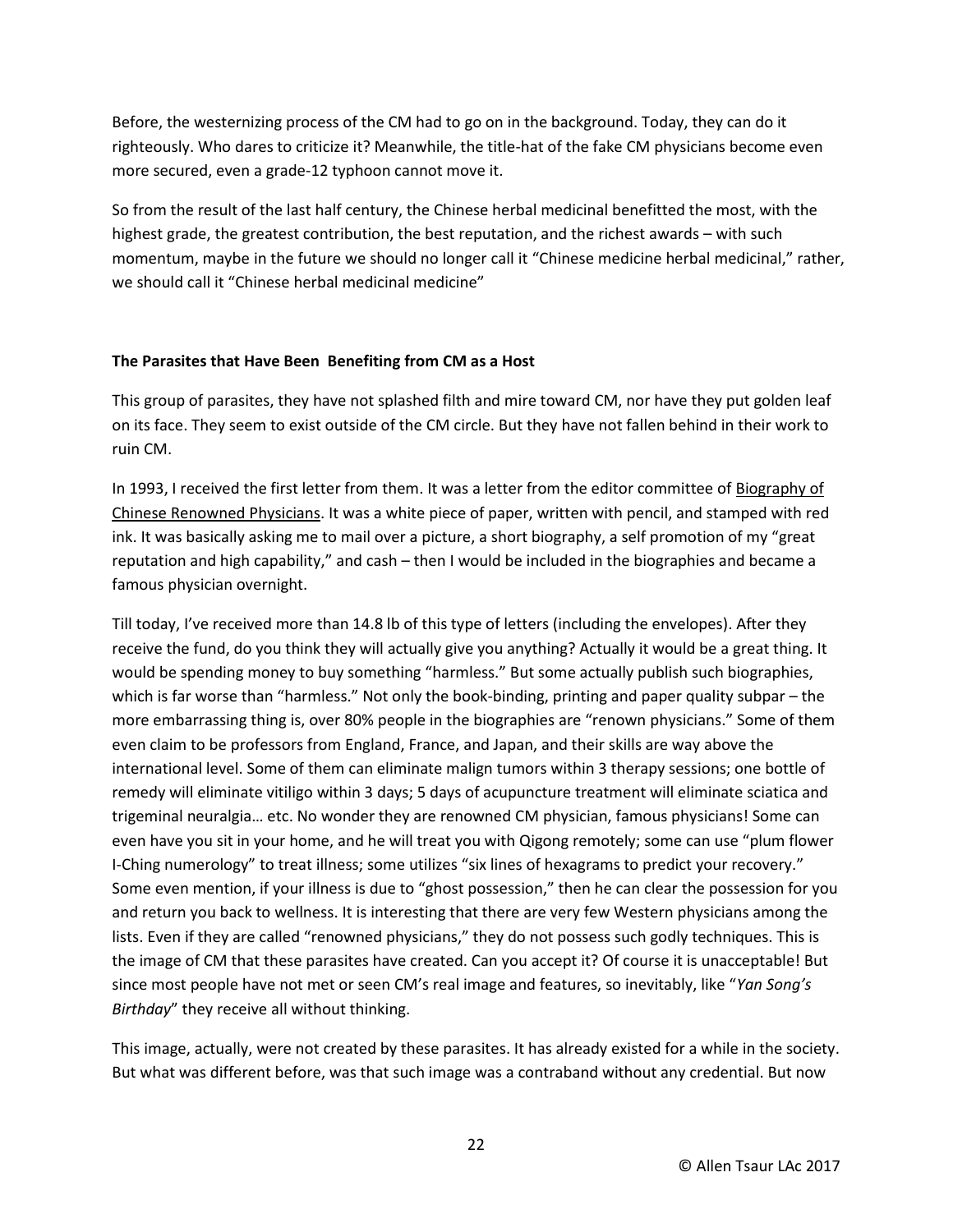they have issued credential and certificate, with a seeming power of authority. If this is not their fault, whose fault is it?

You see, today's CM is situated in such besieged and polluted environment from all directions. Who can see its real image? Such situation make all effort of defense and clarification futile. Just like, "*when the mountain path ends and the river ceases to flow, one suspects himself to be at a dead end; under the shady willow and the vivid flower, there comes another village*," but where is this village? In the counterfeit exhibition of each province's consumer association, as long one puts an authentic product among the counterfeit ones, the authentic product will shine its radiance and illuminates up the true demonic forms of all the monstrosities out there.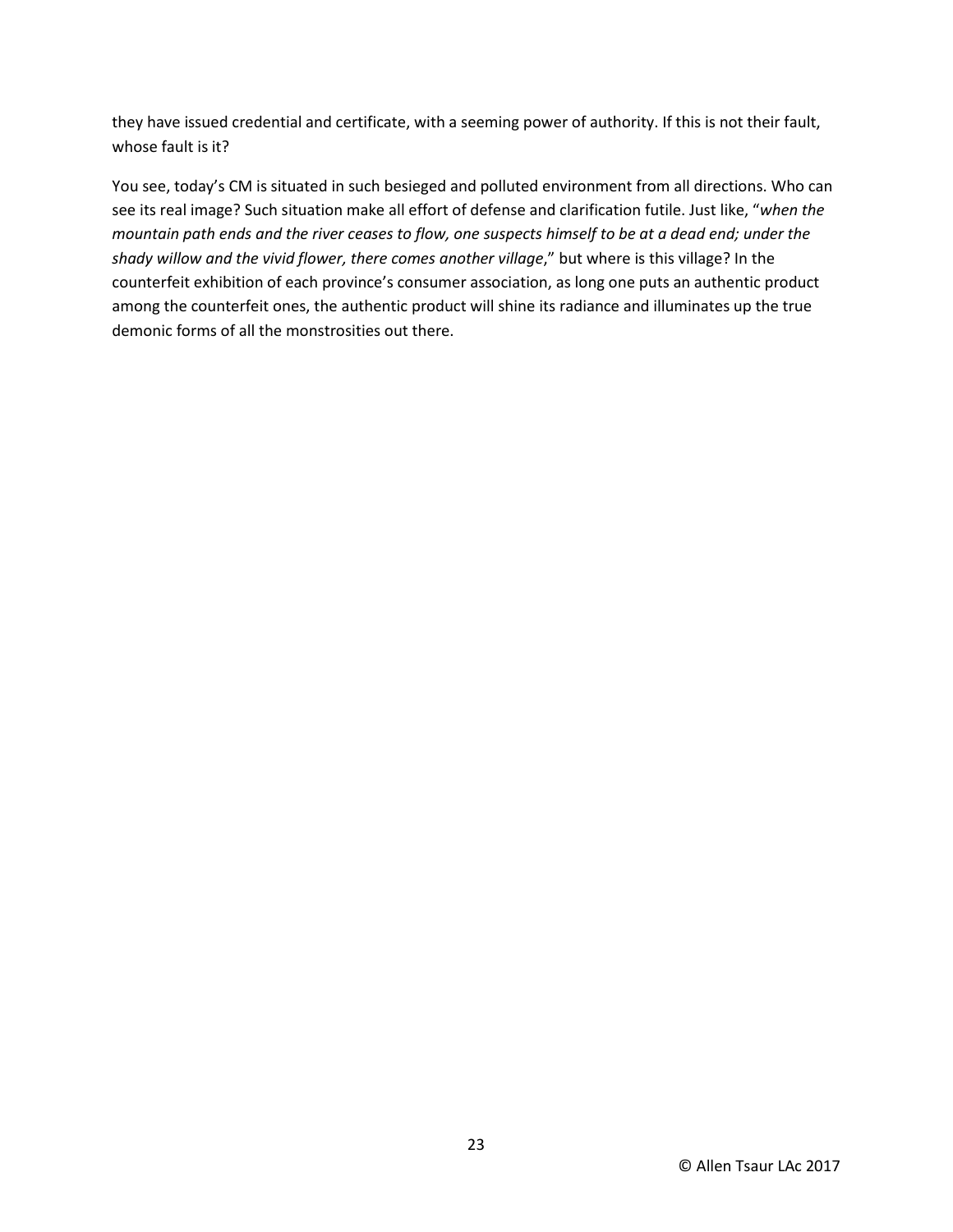## **This is the Real Chinese Medicine**

#### **Starting from Nothing**

Since there were humans, there have been human illnesses. Humans have had their own capacity for self-healing and self-defense mechanism. But there weren't anyone to treat anyone's illness. Hypothetically speaking, shamans were the ones who prayed to the deities and ancestors to protect/heal people. Around 1000 BC, physicians finally took over the medical authority from the hands of the shamans. This began the reign of medicine.

During the Spring-Autumn and Warring States Era from 770-221 BC, the first professional physicians appeared, such as Yi Huan, Yi He, Chang Lujun, Qin Yueren… etc. Some said Bian Que was also among them. Actually, "Bian Que" is not a person's name, it was the title of a physician/healer… like today's Dai Fu (physician), Lang Zhong (healer), and Yi Shi (doctor). In the Records of the Grand Historian, there was a biography of Bian Que – it actually simply means "physician," and it is talking about the physician Qin Yueren. Others such as Lei Gong, Qi Bo, Yu Fu, Tong Jun… etc, who allegedly practiced medicine in the time of the Yellow Emperor, I have strong doubts if they did in fact exist. Because before 1000 BC, when people were sick, they saw shaman for prayers. There simply wasn't any physician available. Then [at Yellow Emperor's era] around 4000 BC, there wasn't anyone practicing medicine, how could there be "famous physicians?" This is because Yellow Emperor's Inner Cannon is a product of the Qin and Han Dynasties. Chinese written language first appeared in oracle bones during the Shang Dynasty (1600 – 1046 BC). There wasn't any writing before that, and how could there be a book written 3000 years before it?

But, at the time, it was possible that there were therapeutic methods available, such as acupuncture, moxibustion, stone needle, and stone ironing (warm up stone and place on people directly or place on poultice as hot compress) – much like the therapeutic techniques of the modern acupuncturists. So the acupuncture and moxibustion could be called the "first son" of CM. So at the time, only acupuncturists could be the legal representatives of Chinese Medicine.

#### **The Birth of the Second Son**

At the time (Qin and Han Dynasties – 215 BC – 220 AD), acupuncture and moxibustion was the main body of medicine. Herbal medicine also appeared slowly. But the herbal usage was simple and crude, with unsophisticated composition. A few examples such as "chicken dropping tincture" can be found in Yellow Emperor's Inner Cannon.

During the late Han Dynasty, Zhang Zhong-Jing (145 – 208 AD) widely collected the herbal formulas, which have slowly progressed from a barbaric state into a civilized structure, from crude tactic into sophisticated strategy , from chaotic composition to standardized formulas such as Ephedra Decoction, Cinnamon Twig Decoction… etc. He collected the formulas, categorized them, expanded them, assigned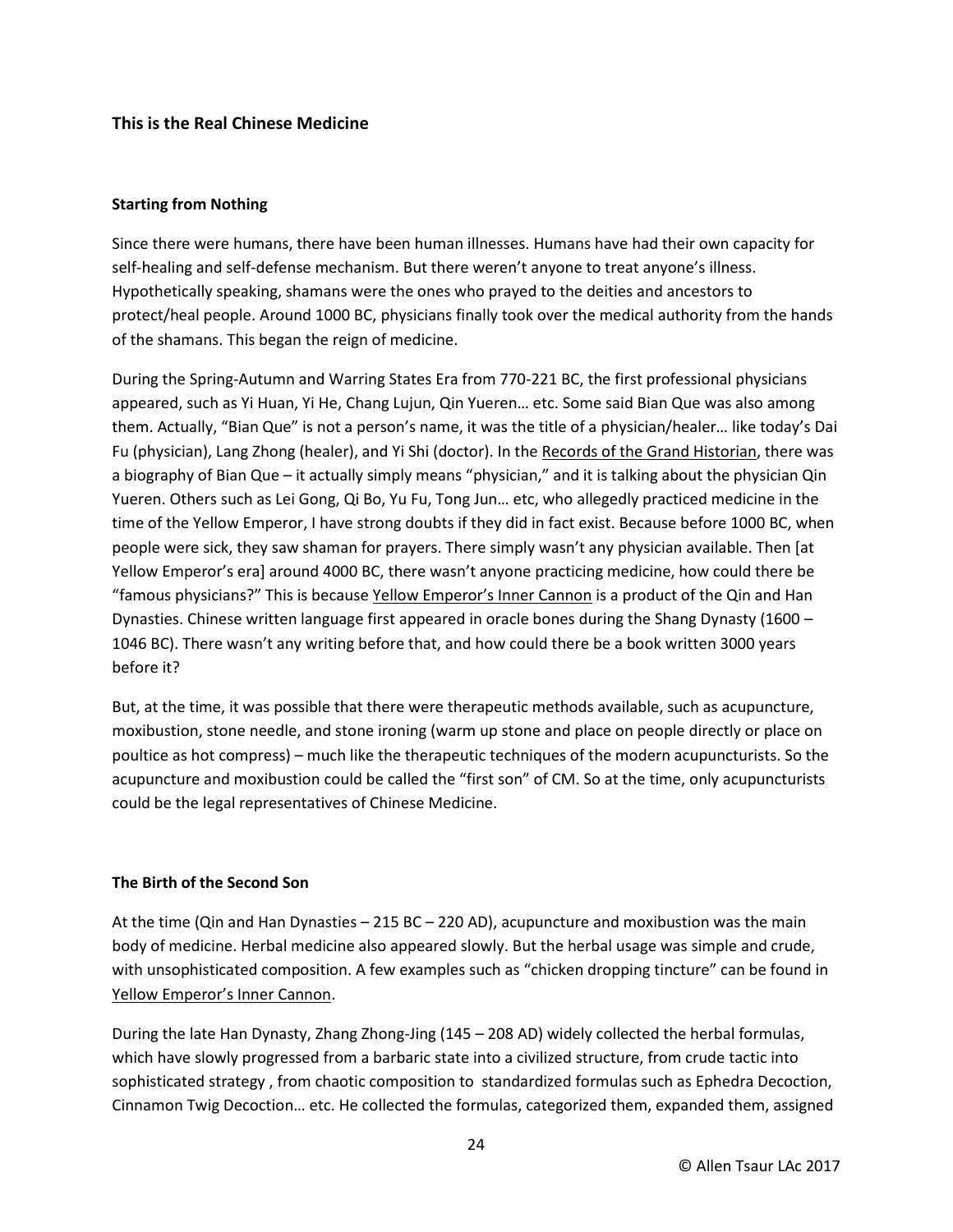them to corresponding patterns, and authored his work called Shanghan Zabing Lun ("Treatise on Cold Pathogenic and Miscellaneous Diseases"). From then, there was another stream of therapeutic method by herbal medicine, which stood head to head with acupuncture & moxibustion.

The Chinese character "Pai" (sometimes meaning "school of thought") originally meant the distributary rivers. Before there were distributaries, there was no "Pai". Now there were two distributaries, thus there were two Pai. The elder son was the acupuncture & moxa school and the younger son was the Fang-Mai (formula-pulse) school. Acupuncture & moxa school treated people by moxa and needle, and formula-pulse school treated people by taking pulse and crafting herbal formulas.

By this time, only acupuncture & moxa school and formula-pulse school represented the Chinese Medicine.

# **Then There Came the Third Son**

As the wheel of the age moved forward, year by year in the long river of time, there were more and more new discoveries of new illnesses. Illnesses and patterns have also become complicated. Patients also started to demand more from the physicians. General practice physicians could no longer keep up the demand. Under this circumstance, it was imperative to categorize illnesses into rough categories and divisions of specialty. But this type of division was still at its infancy, and could not compare to what we have today. This progression was faithfully portrayed in the Treatises on the Source(s) of All Illnesses (610 AD).

But 40 years have passed, nothing has occurred even though there was the demand for divisions and specialties. It wasn't until the early Tang Dynasty, Sun Simiao (581-682) started this work. Boldly, he took serious effort into constructing the framework of specialties. In his work, Essential Thousand Gold Formulas, he created the following divisions: gynecology, pediatric, acute infectious diseases, 7 orifices (eyes, ears, nose, throat and oral cavity), ulcer-carbuncle-swelling- scrofula (external medicine), and many more internal diseases with defined names. Also he talked about acupuncture and moxibustion with 2 scrolls and 15 chapters in Scroll 29-30.

Evidently, the Third Son – Specialties – was born. But it was still in essence formulas and pulses, as its treatment modality was still by pulse taking and crafting herbal formulas – it is essentially the same thing with gynecology, pediatric, upper orifices… etc. But to differentiate specialties from the mainstream (general practice) formula-pulse school, the general practice formula-pulse school was called the "big" formula-pulse school, and the specialties are called the "small" formula-pulse school.

Now the composition of CM was something like this:

Acupuncture & Moxa, Big Formula-Pulse (*Internal Medicine*), External Medicine (*including dermatology and ear-nose*), Small Formula-Pulse (*gynecology -obstetrics, pediatric, eyes, throat, oral cavity, anus-rectum, … etc*), Bone-Injury (*including bone-setting and tui-na*) (*note: I do not*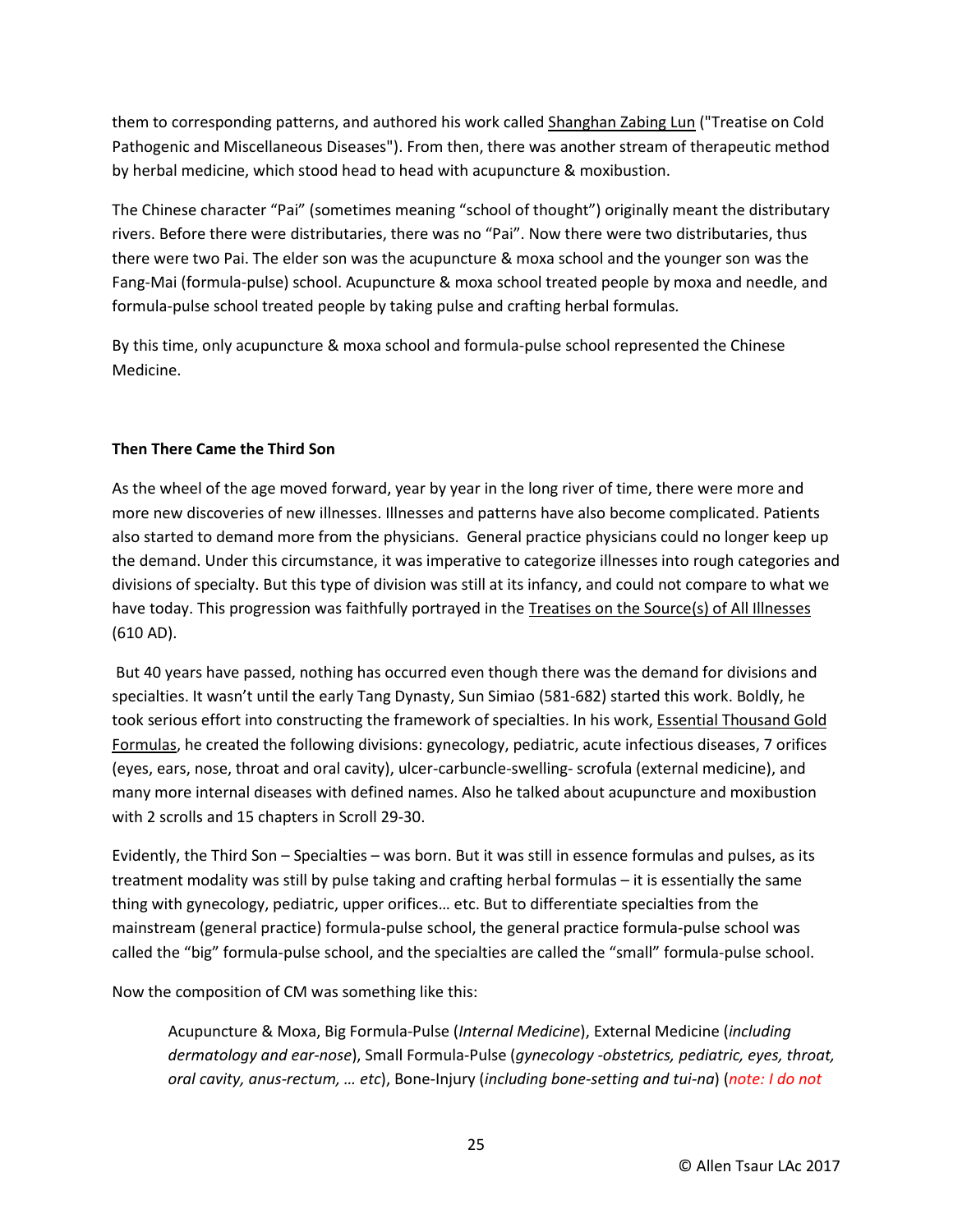# *know where he got this divisions, probably a modern one, since traditionally there are the 9/11/13 divisions which usually included shamanism, chanting/spells… etc, that are left out here*.)

This composition remains pretty much the same to this day. Ear-Nose specialty later on separated from External Medicine and combine with throat specialty to become today's otolaryngology. Andrology divided itself out from the Internal Medicine. Dermatology divided itself out from the External Medicine. Gynecology –obstetrics became two separate specialties… etc. But this is the progression in the contemporary time.

So in short, what represent Chinese Medicine are: Acupuncture & Moxibustion, Big Formula-Pulse School (treating internal patterns), and Small Formula-Pulse School (treating specialties).

But I don't know when it began, Big Formula-Pulse School became synonyms with internal medicine. And internal medicine became the sole representation of CM, as though Acupuncture and specialties were only vassals. People started to have the concept that "Big Formula-Pulse School is Chinese Medicine, Chinese Medicine is Big Formula-Pulse School." It is difficult to find out when this began, but we are still having the same concept in today's world.

There may be two reasons

- 1. Big Formula-Pulse School has many more practitioners than the other two, with at least 40% workforce of the entire profession. The other two each occupy about 30%.
- 2. In term of skills and techniques, Big Formula-Pulse School dominated the medical writings and classical theories. No one else had more right than them to pick up the banner as the representation of CM. It is still the same today.

# **The Basic Criteria of A Chinese Medical Physician**

First off, the "medical ethics" is of the foremost importance. It is fortunate that anyone's mouth can bring about virtuous medical ethics. Some even promise to "sacrifice my life for the patient." Anyhow, this is the most important criteria, one must fulfill it.

As a technician, what's more crucial than medical ethic are the "medical skills." You must have medical skills before you can be a physician. If you only have little or none, then you have no place among the CM community.

What are medical skills? They are CM's unique theoretical models and treatment methods. How do we obtain them?

1. **Read CM classical literature until they are worn out**. Being familiar with them is not enough. They must be read to a degree that they are "worn out (pun with rotten/digested)." Let's see, most CM physicians who age more than 70 now can memorize at least dozens of mnemonic verses from Decoction Verses. Some can even memorize more than 100 verses. But most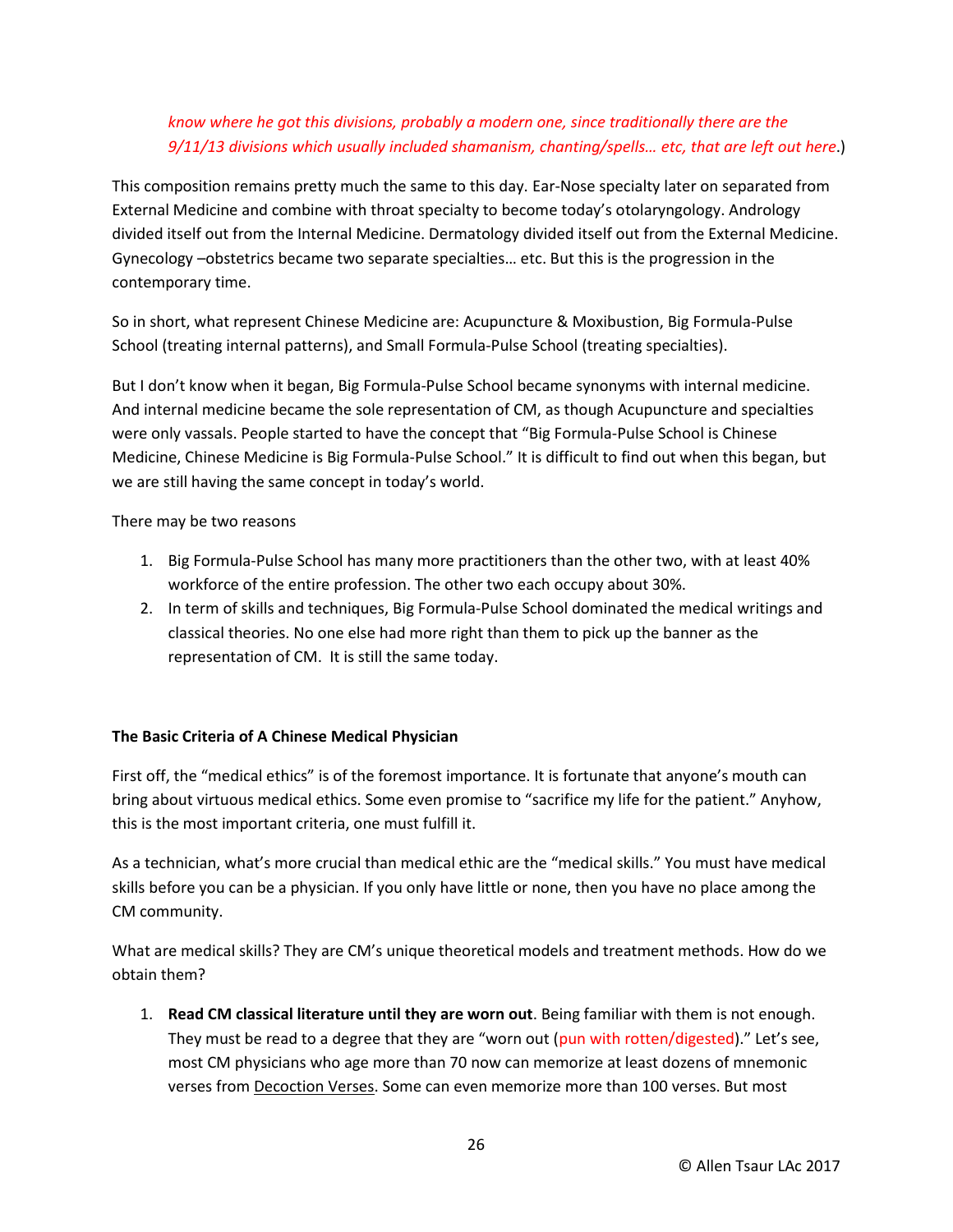younger generation now cannot even recall the composition of Si Jun Zi Tang, Si Wu Tang, and Ren Shen Bai Du San. The main reason is, they only glimpse and read these works superficially.

2. **Read widely all types of writings**. Read wide all literature written by past physicians, and then expand to the writings of famous scholars throughout history. Of course the contemporary medical writings are equally important.

For example, there are the sayings like, "*if there is one portion of coldness, then there is one portion of pathogen*;" "*men are prone to have kidney insufficiency, women are prone to have liver excess;*" "*to treat ulcer, one must first treat spleen and stomach*;" "*for deafness, treat the lung; for nasal congestion, treat the heart*;" "*for the six Fu-organs, tonification means ensuring their unobstructed flow*;" "*cultivate the Earth to generate Metal; purge Fire to rescue Water*"… these sayings are the painstaking efforts and intellectual crystallization from the clinical experience of the physicians of the past 2000 years. They may be few words, but this type of relics are worth more than millions.

Some writings not from medical professionals but from scholars may also contribute much to the profession. For examples:

- Tao Zongzhi (? -1396 AD) discussed that when a woman cannot bear child, her husband plays certain role in it as well (Retreat & Farming Diary – Yellow Door)
- Fang Yizhi (1611-1671 AD) noted that "from breathing, the Xin takes in the new Qi and eliminates the Old Qi;" "the chief blood movement of the channels is called Luo. From the heart there are two great Luo vessels. One goes above and one goes below. They branch off to smaller vessels and cover the entire body. When the blood of the Luo vessel enters the heart, first it enters the right orifice, then it moves to the left orifice. (Rudimentary Understanding of Physics)
- Zhou Lianggong (1612-1672 AD) mentioned that men also has andropause. Not one medical professional at his time knew anything about it (Shadow of Books)
- Wan Daoan (1615-1698 AD) with humility consulted with people outside of the medical field, noted, "my teacher Jin Zhengxi used to tell me, 'the memory of a person is all stored in the brain. Kids are forgetful, because their brains are not yet filled up. Elders are forgetful, because their brains are emptying out.'" (Essentials of the Materia Medica)

How can the learning environment of CM be any better in this age?! There are journals, magazines, newspapers, literature filled up to the roof in the library. These will enable your ability to be like what's mentioned in the Great Learning: "*If you can one day renovate yourself, do so from day to day. Yea, let there be daily renovation*." If you as a CM physician have not set your foot in the library in the past three months, then your brain is likely dust-laden and rusted. It is as though one is opening a shop but does not stock up any inventory. How can it be that way?

Longitudinally, read the classical literature until they are worn out, rotten, and fully digested. Latitudinally, read widely all types of writings. With the longitudes and latitudes in place, their cross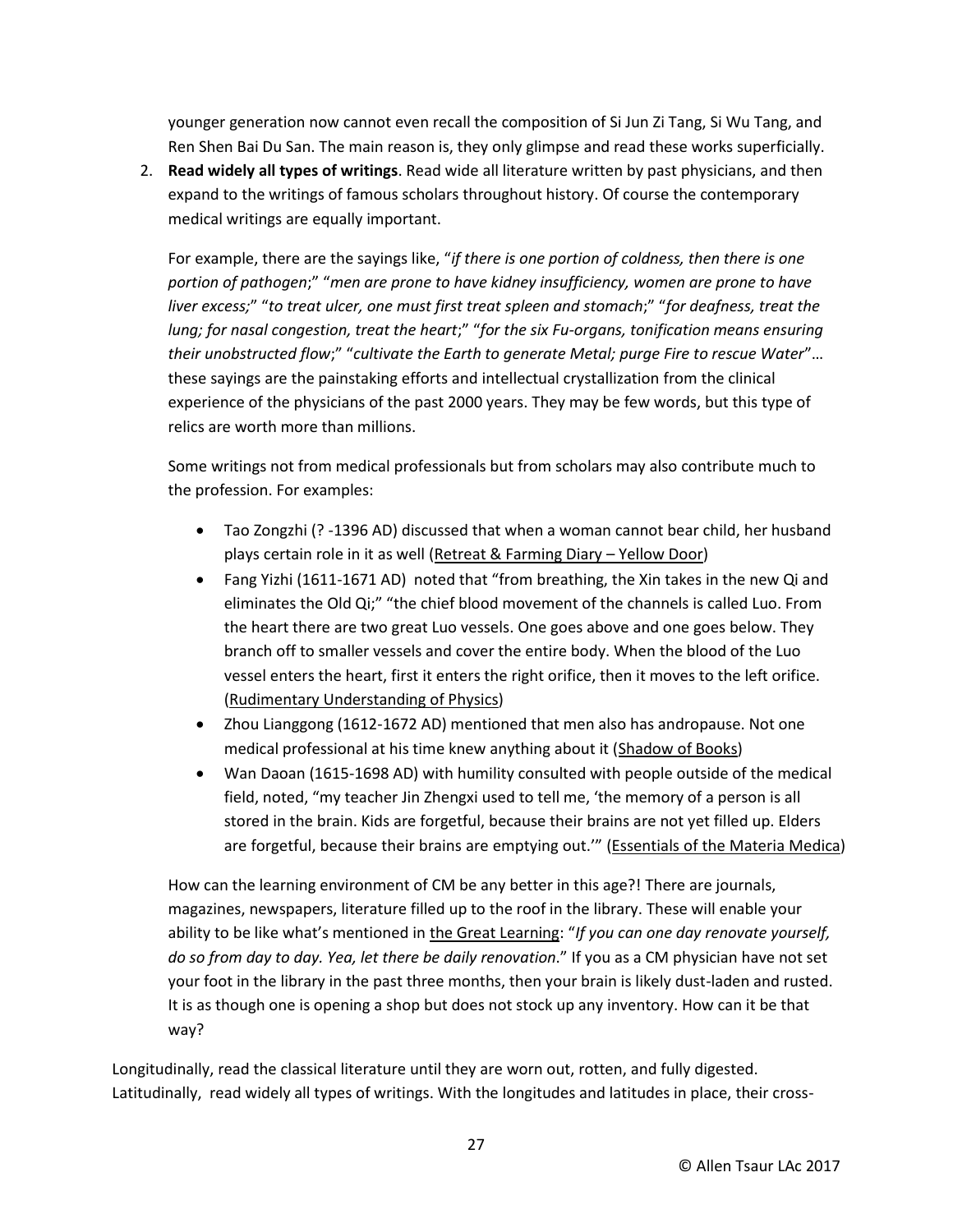sections form the web of "CM classical theories and treatment methods." Once you obtain this, you can rightfully call yourself a Chinese Medical Physician.

### **Practice with Each School's Inherit Strength, Pick among Them What the Situation Calls for**

The existence of CM academia & profession and the qualification of CM practitioners all rely on this "CM classical theories and treatment methods." How much each CM physician has obtained, which stage of cultivation each has, it is hard to set a bar. But approximately, there are roughly five different levels: "Mastery," "Skilled," "Grasping the Concepts," "Familiar," and "Knowing." Of course, above the level of "Mastery" there is the "Godly/Immortal (reaching the acme of perfection)," but this should not be demanded on anyone. Below the level of "Knowing," there is the "Not Knowing" – for people in this level, we should be without mercy and reject their status as CM practitioners – even if they wear their cap, holding their graduation diploma, and draping their white robe.

Generally, those who practice internal medicine, gynecology, pediatric, and upper orifices, they need to reach the level of "Mastery." Without mastery, how can they do the most advanced work of CM: treating patients according to pattern differentiation, an crafting formula by "Principle-Strategy-Formula-Herb?"

For those who practice acupuncture and moxibustion, they need to reach the level of "Skilled." Without being skilled, how can the physician "pattern differentiate and treat with needle?" How can they locate the channels, select points, and guide from knowledge the various needle techniques and manipulation. The same goes for the external medicine. The unique aspect of CM is that all external methods are "manifestation on the outside, with root from the inside." So external medicine is the same as internal medicine, it treats with internal herbal medicine. The influential works of external medicine such as Principles and Cases of External Medicine by Wang Shishan (1463-1593), Reviews of the Ulcer Specialty by Gao Mianting (1755-1827), and **Essential Outline of Ulcers** by Zhang Shanlei (1873-1934), they all appear as a form of internal medicine.

Small formula-pulse specialties, outside of gynecology, pediatric, upper orifices and external medicine, they mostly rely on surgical techniques. Thus, it is sufficient that they only reach the level of "Knowing." Since they rely primarily on surgical techniques, they are fairly close to the modality of western medicine. With the evolution of medical equipment and the growing demand for sterilization, the gap between them and western medicine becomes even smaller. But this is irrelevant to the image of CM, since it has never lost nor damaged the CM's "classical theories and treatment methods."

The CM eye specialty's needle technique to remove cataract, the external medicine's casting plates, and the anal/rectum specialty's hanging thread technique still preserve much of the CM aspects. Also the CM otolaryngology surgical technique to remove nasal polyps, their method, equipment, procedure has stayed mostly the same worldwide since its introduction 400 years ago in the Orthodox School of External Medicine by Chen Shigong (1555-1636). Even with the advanced equipment and newer medication, the surgical procedure in the  $21<sup>st</sup>$  century still practice the identical "arcane method of polyp removal" introduced by Chen in the 16<sup>th</sup> century: the whole working set of anesthesia, looping the polyp, tightening the loop, pulling it out with force, applying medicine to stop bleeding after the removal.